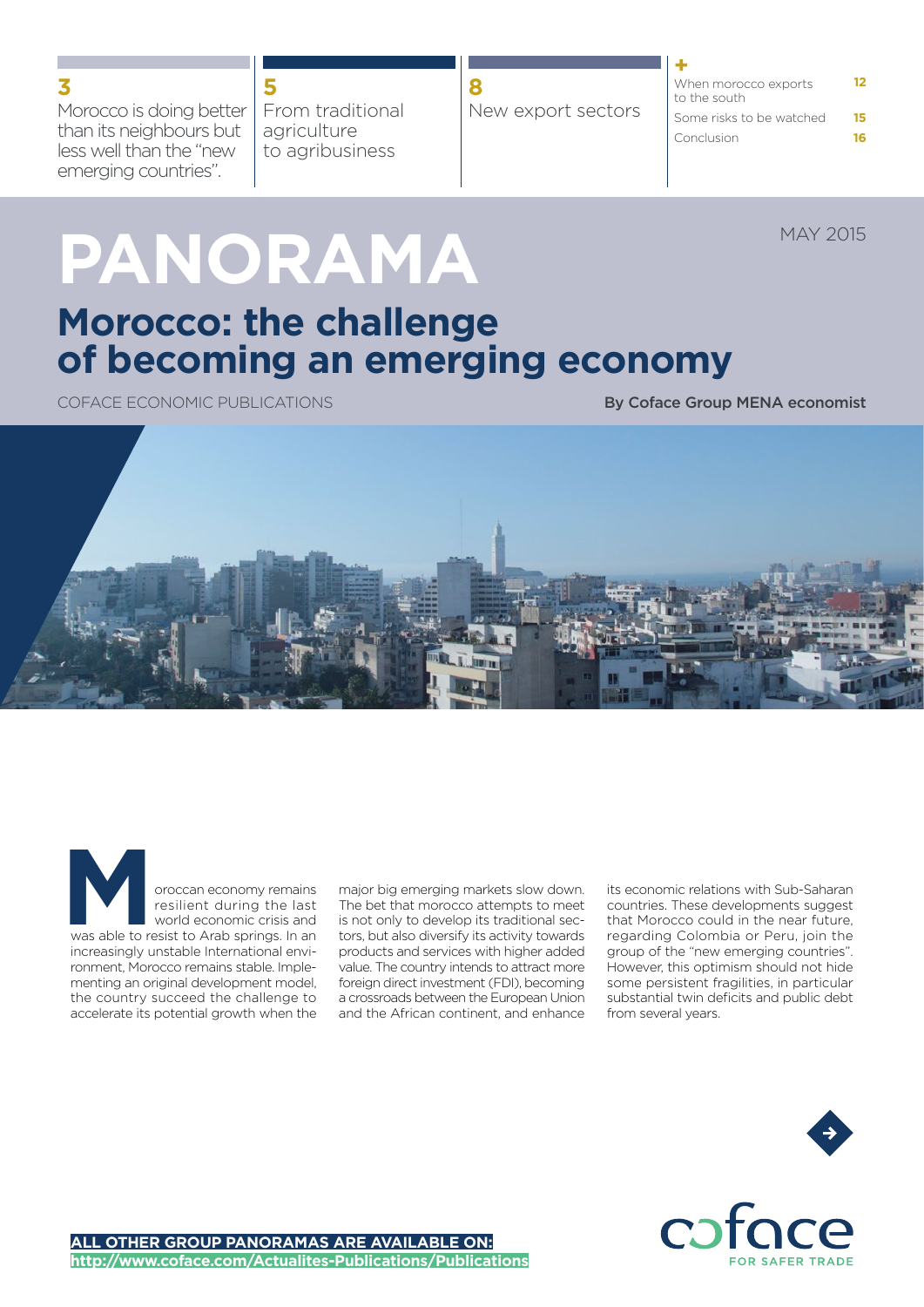### **MOROCCO: THE CHALLENGE OF BECOMING AN EMERGING ECONOMY**

"Morocco proved resilient during

the recent world economic crisis. It could relatively easily join the group of the

"new emerging countries" and consolidate its place as the leading African country."



**Sofia tozY** Economist based in Paris

**Seltem IYIGUN** Economist based in Istanbul

#### **INTRODUCTION**

The Moroccan economy gone against the world economic trend since the Lehman crisis: whereas the world economy seems since then to have been durably weaker and more volatile, Morocco's growth, by contrast, has proved resilient by remaining close to pre-crisis levels despite this unfavourable international context (global credit crisis, sovereign debt crisis in the Eurozone, slowdown in the big emerging markets…). How can we explain this paradox? Like the other Maghreb countries, Morocco has had to rethink its development model: initially driven by the public sector, Morocco chose to stimulate growth through domestic demand by supporting consumption and investment. Thanks to this new approach the country has experienced a period of sustained growth since 2002. Though this strength of domestic demand has progressively led to a deterioration in the current account balance, it has also enabled the Moroccan economy to show itself particularly resistant to the shocks caused by the 2009 economic crisis and, to a lesser degree, by the wave of Arab springs. However, the difficult international and regional contexts have highlighted the Moroccan economy's structural weaknesses. Among the most marked of these is the lack of export diversification, which, combined with high energy dependence, has led to a negative contribution to growth by foreign trade from 2004.

In this context, some initiatives were taken between 2008 and 2009. Adopting a sectoral approach, these measures took the form of an overall strategic plan subdivided into the Emergence Plan for the industrial sector, the Green Morocco Plan for agriculture, the National Energy Strategy, the Plan Azur for tourism, the Digital Morocco strategy, the Halieuitis Plan for fishing and Vision 2015 for crafts. Through its different plans Morocco is pursuing its strategy of economic diversification and opening up not only to the North, but also to the South.

The country seems to be pursuing a strategy which consists both in consolidating its traditional sectors (agriculture, mining), combined diversifying its industrial fabric, and adopting a more aggressive policy tapping new markets for which the country has developed expertise.

First (chapter 1), we put Morocco's economic situation into perspective relative to that of its neighbours and, more generally to that of the "new emerging countries".

Next, we shall dwell on the most recent developments of the primary sector, which remains one of the keystones of the Moroccan economy and the main cause of its volatility. Moroccan agriculture has been changing since the 2000s and this trend has become stronger since the adoption

of the Green Morocco Plan. But in addition to agricultural production itself, there is a whole agribusiness sector emerging, which could be one of the country's new growth drivers.

The third focus will be on the new emerging sectors. The country is counting on the development of new high value-added technology sectors such as the automotive and aeronautical sectors. Taking advantage of its proximity to the European continent and its main markets, Morocco has employed a whole range of measures in order to attract new players. The emergence of these new activity sectors poses certain questions, among them that of their development potential. Will Morocco, like Turkey, be able to turn these high valueadded sectors into drivers of growth?

Finally we shall touch on the Moroccan sectors which export their expertise. The country has recently begun opening up to the south and wants to position itself as a hub between Europe and Africa. On the initiative of the public sector and certain big private operators, Morocco is multiplying the links between its economy and that of the African continent, on the one hand, by increasing trade and, on the other, by promoting foreign direct investment in its southern neighbours.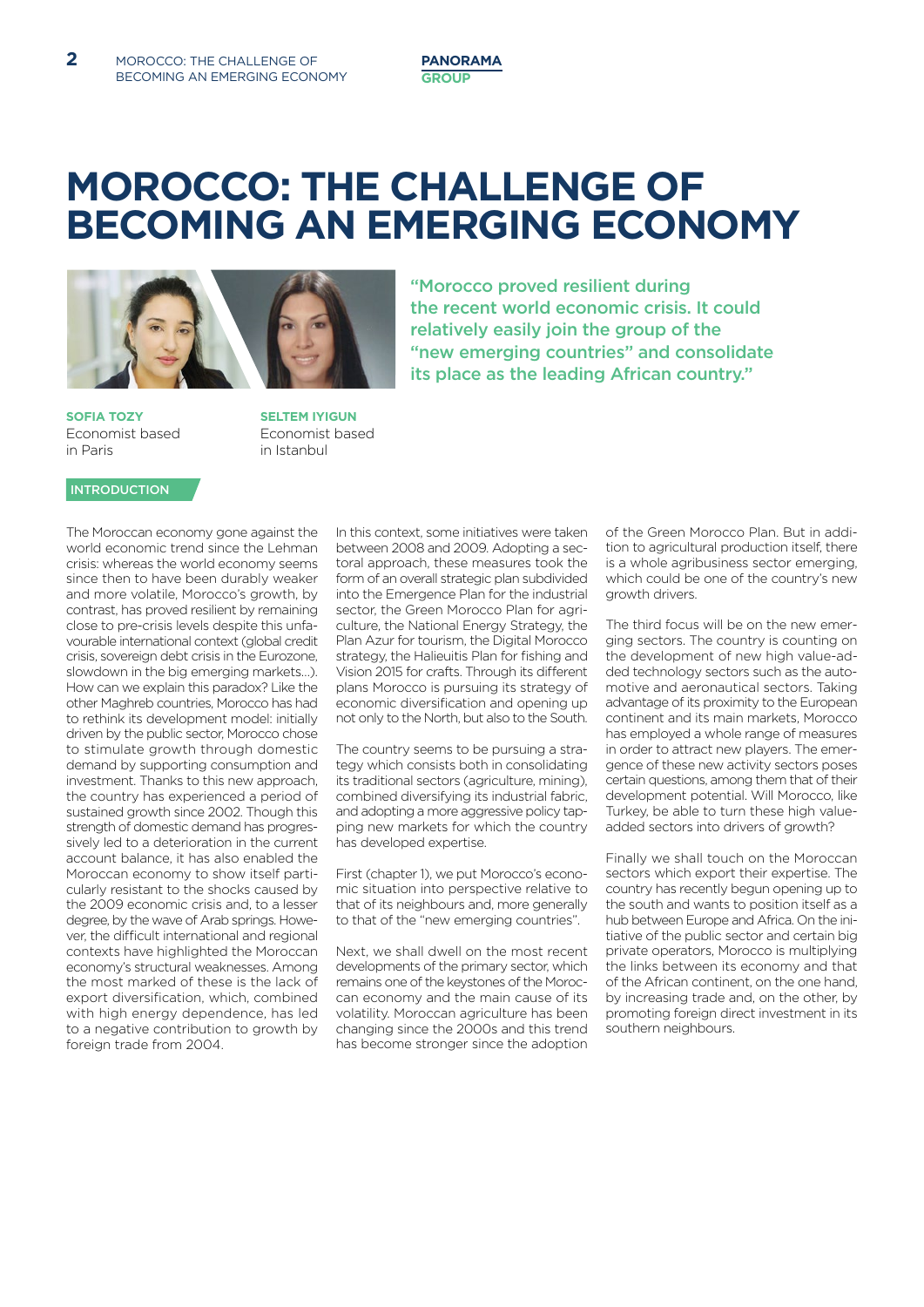#### Morocco is doing better than its neighbours but less well than the "new emerging countries". **1**

#### **What is a "new emerging country"?**

To describe a country as a future emerging country one must first define what one considers as "emerging". In a May 2014 study, Coface<sup>1</sup> identified a group of countries likely to be "future emerging countries", according to four criteria:

I/ A high long-term average growth rate (more than 4%) accelerating compared with that of the pre-crisis decade;

II/ A diversified economy, of which raw materials exports did not exceed 40% and remained resilient to external shocks;

III/ An economy with a savings rate above 10% of GDP and therefore able to finance investments favouring

#### **Morocco a future emerging country?**

Morocco meets all these criteria except that of accelerating potential growth. According to the calculations of these authors, this is nevertheless stable. To understand this, a comparison with some of the "new emerging countries" as well as the non-oil-exporting countries of the Middle East and North Africa seems pertinent. Our analysis covers three aspects: growth, GDP growth per capita and growth volatility.

#### Growth rates over the three periods studied

Chart 1



Source: IME, COEACE

capital accumulation and/or productivity gains IV/ A favourable or good-quality business environment.

This study made it possible to identify ten countries as "new" emerging markets: Colombia, and Peru in Latin America, Indonesia, the Philippines, Sri Lanka and Bangladesh in Asia and Kenya, Tanzania, Zambia and Ethiopia in Africa. These countries meet all the criteria concerning the level and evolution of growth, but they differ in respect of the business environment. Colombia, Indonesia, Peru, the Philippines and Sri Lanka have a climate more conducive to economic development compared with the other five countries.

First, Morocco's average growth rate is below that of the sample between 1992 and 2016 (chart 1). Although it was sustained over the three periods observed, Moroccan growth was less rapid than that of the future emerging countries. Accordingly, though the countries of the sample started from comparable levels, a gap opened up between 1992 and 2004. Morocco's average growth rate nevertheless remained higher than that of the North African and Middle Eastern countries, except for Jordan.

A short overview of Morocco's economic history helps us understand the reasons for this differential. After a period of strong growth sustained by state action which finished at the end of the eighties, Morocco experienced an economic slowdown and an accumulation of macro-economic imbalances brought about by the excessive level of the public debt<sup>2</sup>. This deep economic crisis led the country in 1983 to begin a programme of economic stabilisation and adjustment with the support of the International Monetary Fund and the World Bank. The execution of this programme was accompanied by a set of economic and institutional reforms aimed at a gradual disengagement of the state and a strengthening of the role of the private sector. The period from 1992 to 2000 corresponds to this period of budgetary rigour.

The 2000s marked the completion of these structural reforms and coincided with a return to growth at a level above 4%. This growth, supported by domestic demand, was favoured by a number of measures. Wage rises and cuts in personal taxation boosted household purchasing power which rose on average by 4.1% between 2004 and 2013. The liberalisation of

1 Briant, Laura., Marcilly, Julien. Which emerging countries will take over from the BRICS? Coface Panorama COUNTRY RISK - Spring 2014 <sup>2</sup> Like other developing countries, Morocco became heavily indebted from the eighties. Moreover, the oil shock, falling interest rates and repeated periods of drought greatly weakened the country's economy. In this context, the Mexican crisis of 1982, which sounded the death knell of a decade of overindebtedness, served to reveal these big imbalances. Moroccan foreign debt approached 77% of GDP in 1981 and grew to reach 102% in 1986. Data from Mohamed Wargui, «Les réformes financières au Maroc: sequences et agendas", The Maghreb Year, V | 2009, 485-513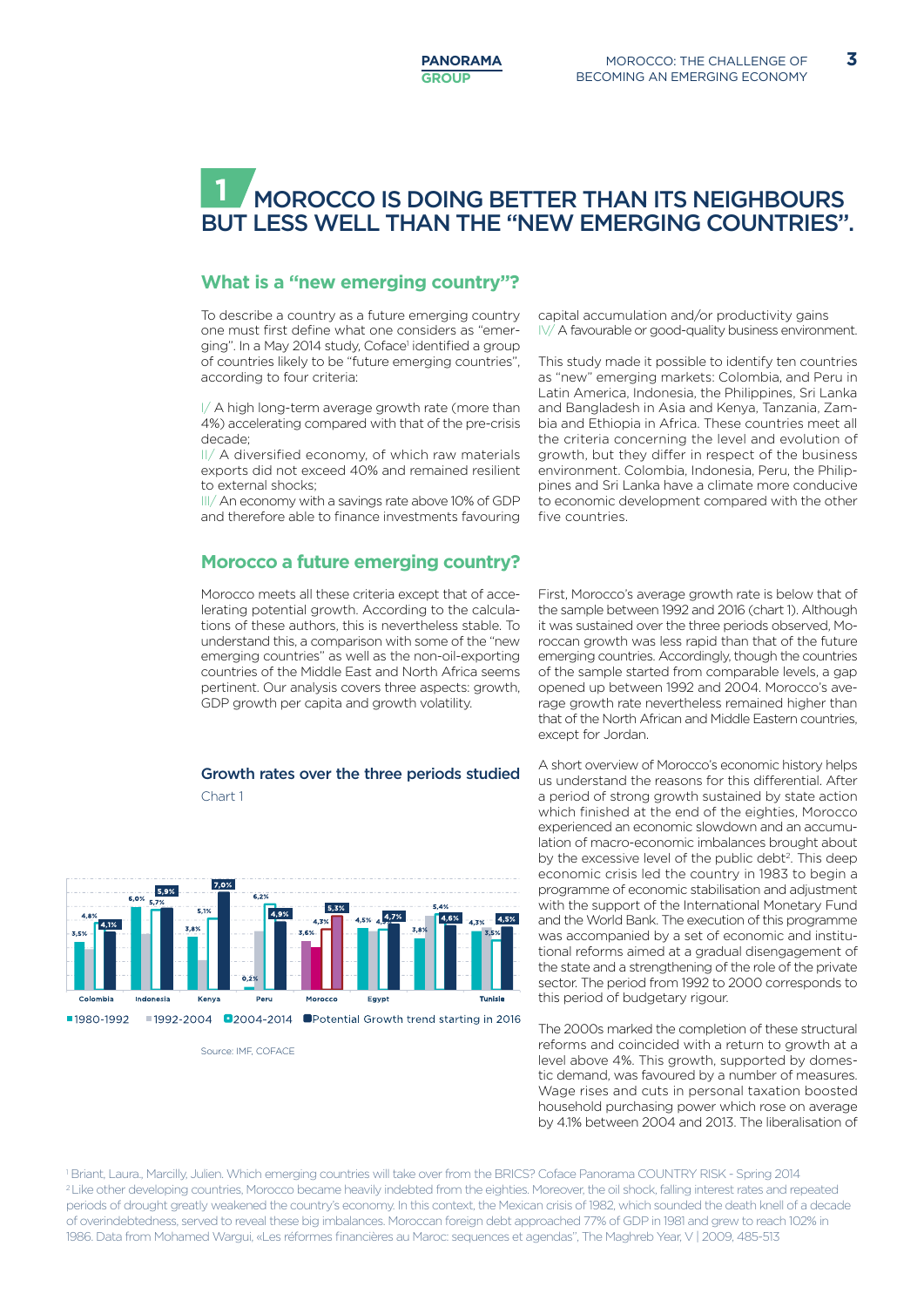

the banking market and the spread of credit continued to support the government's policy of strengthening domestic demand. Growth, which averaged 4% over the period 2004-8, lost only 0.2 points between 2008 and 2014.

Unsurprisingly, per capita GDP growth figures also show contrasting patterns between the "new emerging countries" and Morocco. The per capita GDP of the new emerging countries" is growing more quickly than that of Morocco. Their GDP grew by 4.7% on average between 1980 and 2014 against "only" 3% for that of Morocco (and 4.4% for the countries of the Middle East and North Africa). Their population, though it has doubled, has grown less quickly than that of the Arab countries, multiplying by 1.95 against 2.14 for the Arab countries. The case most like that of Morocco remains undoubtedly that of Peru. In 1980, the per capita wealth was relatively similar at respectively \$1080 and

\$1136. Demographic growth has followed the same pattern. Both countries had a population of 18 million in 1980 against 30 million today. The Peruvian growth rate at the beginning of the period was distinctly below that of Morocco, but then the gap widened because of the big upsurge in growth experienced by Peru experienced from the nineties as a result of the liberalisation of its mining sector. This economic take-off was followed by more sustained and stable growth.



Source: IMF, COFACE

#### **Relatively low growth volatility**

But though Moroccan growth is historically less strong than that of other more dynamic emerging countries, it also seems less volatile.

We have compared the growth volatility for the countries in the sample starting by calculating the standard deviations over three periods. The countries observed seem to converge towards an increasingly stable path of growth. On the face of it Colombia, Indonesia and Morocco follow the same path, with a period of high volatility between 1992 and 2004, characterised by significant standard deviations, with these then declining significantly. Some other countries have seen a more gradual decline in their volatility, like Peru and Jordan. For Morocco the period of declining volatility coincides with the first results of the economic consolidation policies. This relative stabilisation of growth results from the combined effect of decline in dependence on weather conditions for agricultural production and from the increased importance of household consumption, the growth of which is by its nature is less volatile than that of the other components of GDP (investment, foreign trade).

### Analysis of standard deviations of growth rates by country and period

Graph 3



#### ■1980-1992 ■1992-2004 ■2004-2014

#### Source: IME, COFACE

The development model chosen by Morocco seems therefore to be to be bearing fruit. The consolidation of the traditional sectors and the diversification of non-agricultural GDP seem to favour relatively sustained and less volatile growth. If we consider the near-term growth potential,<sup>3</sup> we observe acceleration in Moroccan growth from 2016 approaching that of the new emerging countries. This stronger and less volatile growth seems to result from a new economic dynamic. The country has in fact adopted a series of measures which

will ultimately make it possible to increase the economic contribution of higher valueadded sectors. With the consolidation of non-agricultural GDP around high valueadded sectors and the strengthening of agricultural GDP, Morocco could begin a new growth trajectory characterised by greater robustness. However, this growth, which remains mainly endogenous, is likely to be limited by the lack of human capital and the little technical progress made by the country (see part 5).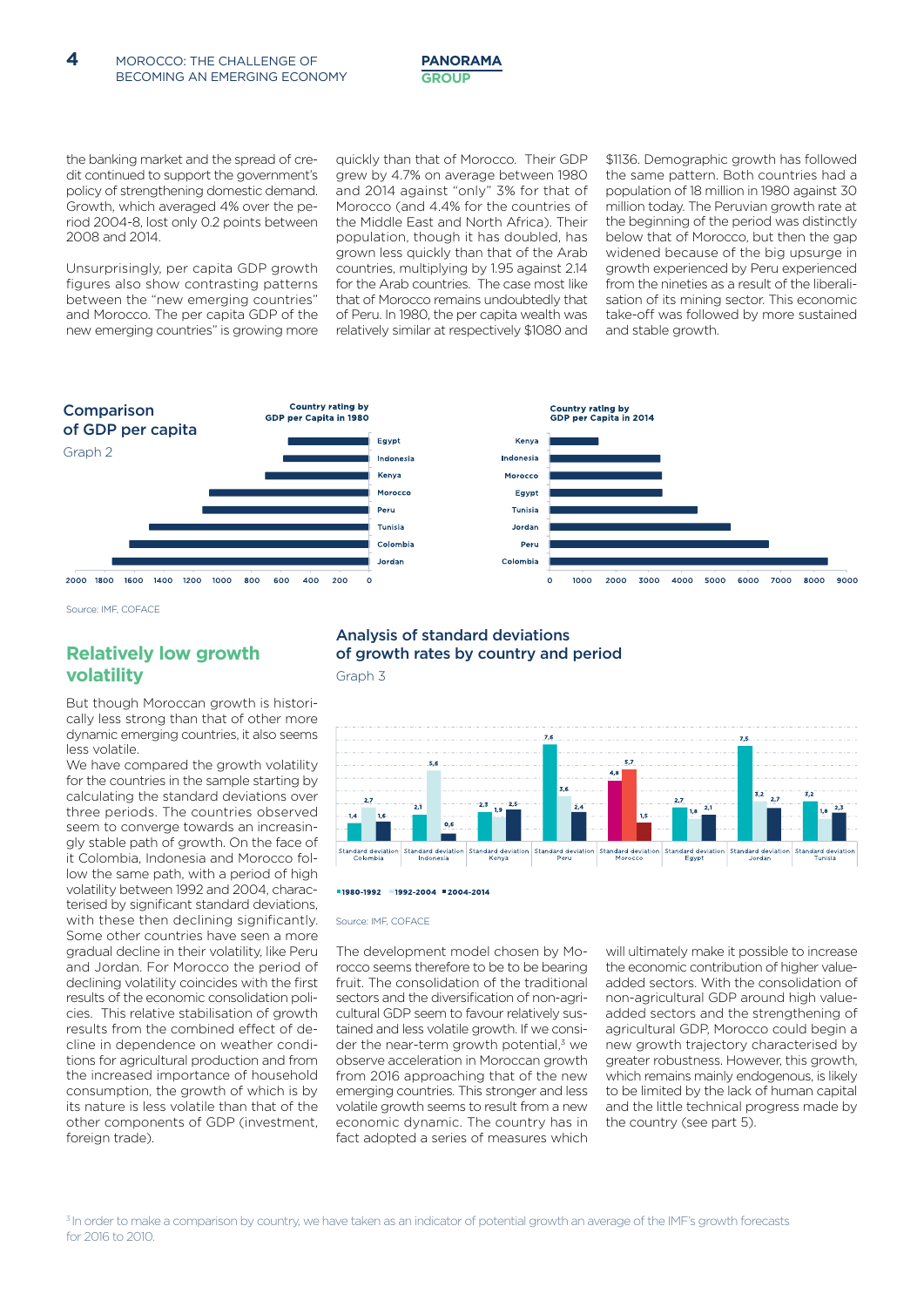## **2** FROM TRADITIONAL AGRICULTURE TO AGRIBUSINESS

Among the main employment providers,<sup>4</sup> the agricultural sector contributed 1% to GDP in 2013 but it has for long been both a strength and a weakness of the Moroccan economy: a strength because it has been a real lever of growth. According to a 2006<sup>5</sup> HCP study, an increase in agricultural growth (AGDP) has a disproportionate effect on Moroccan growth; a weakness because of its high volatility, with an average growth rate falling from 10.6% between 1985 and 1991 to 0.27%<sup>6</sup> between 1991 and 2004. During this period, agricultural volatility (deviations of output relative to its average) became eight times greater than that observed in the Middle East and North African region.

#### **An agriculture dependent on the climate**

In order to deal with these imbalances, in 2008 Morocco launched a set of measures under the name of the Green Morocco Plan with the aim of fundamentally reforming the agricultural sector. This new direction of agricultural policy extends the structural transformation of this sector by giving it a new dynamic. Morocco is shifting from a strategy of developing the rural environment to a strategy of expanding the supply of agricultural products. This policy of controlling supply involves a vertical integration of the production chain, from input production to the sale of the raw or processed product. Apart from the agricultural sector, it is the phosphates, agrifood and transport sectors which should benefit from the increase in supply. In order to enhance the synergy effects, Morocco has begun a set of initiatives along with the Green Morocco Plan aimed at boosting the related sectors. Among others, a substantial investment programme by the Moroccan office chérifien des phosphates aims at increasing input production, updating and improving the transport and distribution sector through the 2015 logistics programme contract and supporting the agrifood industry.

### Breakdown of crop production by type

Chart 5



Source: Ministry of Agriculture

The Moroccan agricultural sector is characterised by two types of agriculture: a productive agriculture which is concentrated in the irrigated areas and which occupies 20% of the agricultural land used and a traditional and livestock agriculture which employs the majority of the agricultural working population and which occupies 80% of the agricultural land used. Agriculture is, moreover concentrated around certain types of crops the contribution of which to AGDP remains limited.

#### Evolution of production indices by agricultural sector

Graph 6



Livestock production indices (2004 to 2006 = 100) Food-producing production indices (2004 to 2006 = 100) Crops production indices (2004 to 2006 = 100)

4 The proportion of the economically active agricultural population was equal to 39.4% of total employment in 2013 against 39.7% for services and 20.8% for industry. HCP data.

5 HCP, "Structure of the Moroccan economy", 2006

6 HCP, «Morocco Economic Outlook 2030: Agriculture 2030, what future for Morocco?»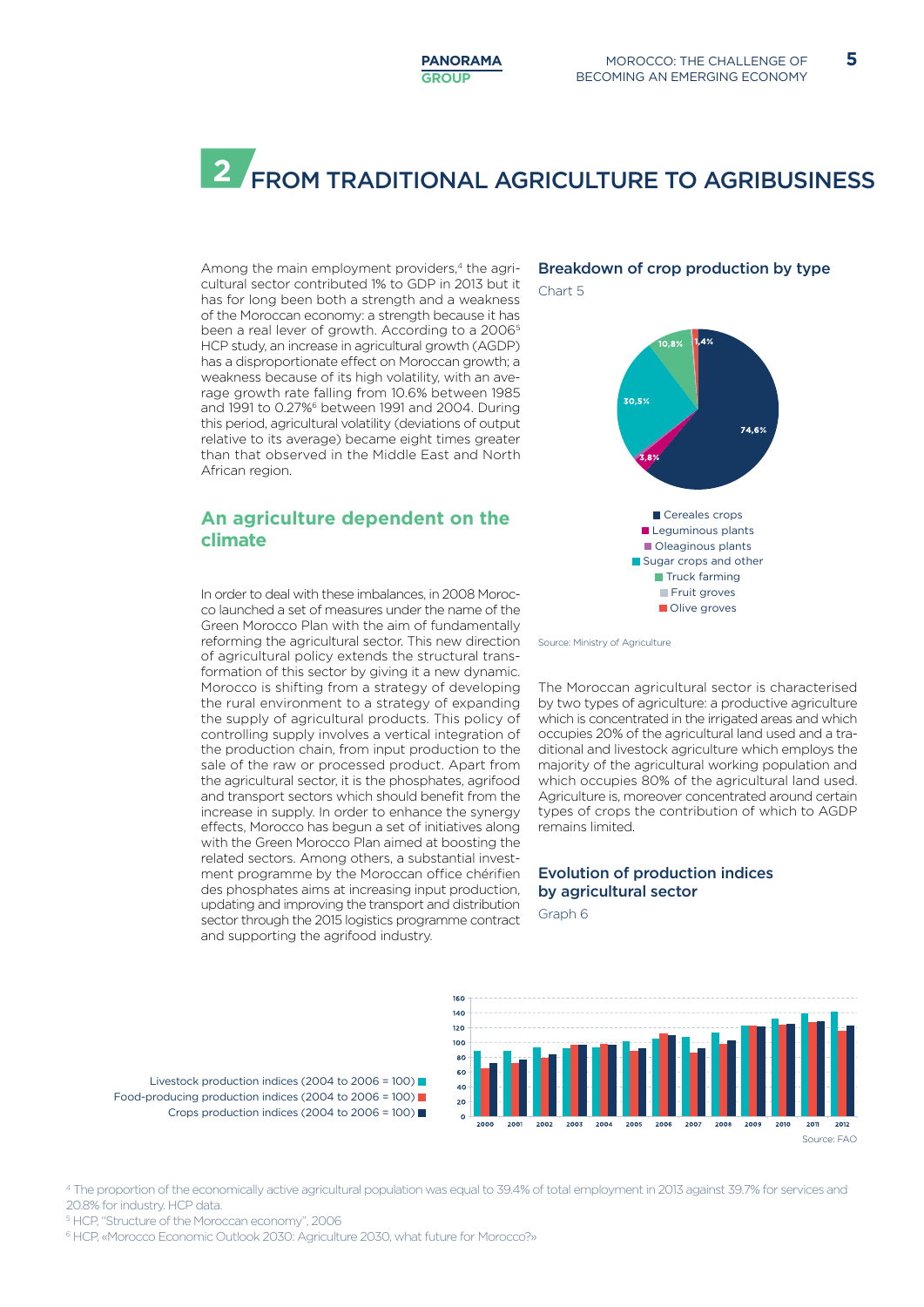Cereal cultivation represented nearly 64% of the agricultural land used in 2010 while its contribution to AGDP did not exceed 19%; vegetable crops, on the other hand, which accounted for only 3% of the agricultural land used contributes 13% to AGDP.7 The predominance of cereal cultivation, with its very high water consumption in the agricultural land usage, results in a dependency relation between agricultural production and the level of water resources. This vulnerability to the vagaries of climate and the sector's lack of diversification explain the significant volatility of production. This results in substantial variations in agricultural growth from one year to another (less than 9% in 2012 and more than 19% in 2013).<sup>8</sup>

The livestock sector is the second component of agricultural GDP. It contributes up to 30% of GDP and employs nearly half of the agricultural working population. It is divided into two segments: poultry and cattle rearing. The contributions of beef, mutton and goat meat amount to 67% of the total turnover of the livestock segment. The produce of this sector is mainly intended for meat consumption and milk production. Sheep and cattle farming has long been a traditional activity. The latter underwent big changes in the nineteen-seventies. The different plans intended to upgrade the dairy industry have bolstered activity; today there are more than 25 million head of livestock divided between beef cattle (2.8 million), sheep (17.1 million) goats (5.1 million) and camels (0.18 million).<sup>9</sup> As with crop cultivation, this sector is also dependent on rainfall. Climatic conditions determine the quality of the seasonal migration routes and influence the production of fodder. Poultry production has also undergone significant expansion since the nineteenseventies and has been progressively industrialised. Today the industrial poultry segment has more than 5,000 poultry rearing firms, which meet 90% of the market's white meat needs. The rearing of egg-laying hens makes it possible to meet 100% of domestic egg demand. Despite these performances, the sector remains very dependent on the import of inputs (corn, chicks, additives).

Faced with these weaknesses, the public authorities face a two-fold challenge. On the one hand, the challenge is to strengthen productive agriculture, while improving the integration of traditional agriculture within the value chain. On the other hand, it is to increase the irrigated surfaces in order to increase agricultural production. By limiting water stress and encouraging agricultural diversification, Morocco could benefit from better use of the land and the optimisation of its yields. The Green Morocco Plan is thus built around two pillars aimed at its two objectives.

By mobilising public investment through the fund for agriculture, the country has invested more than 31 billion dirham (nearly 4% of GDP) over five years in promoting the high value-added agricultural segments. Aggregating businesses to enable small-scale farms to access export markets and modernising the agricultural production fabric through mechanisation and investment in new irrigation techniques should increase yields. At the same time, in the framework of the second pillar, the Green Morocco Plan has put in place a policy promoting better land use by encouraging farmers to convert to higher value-added crops. The two objectives, however, remain constrained by the weakness of water resources. Despite substantial reserves generated by the policy of using big dams for storage, water supply remains below what is needed for productive agriculture. The emphasis has therefore been put on developing crops and techniques requiring low water consumption spreading drip irrigation irrigation techniques through the national water saving policy.

#### **The results of the "Green Morocco Plan"**

Since it was adopted in 2008, the Green Morocco plan seems to have reached cruising speed and is beginning to show significant results. Over the last five years, the agricultural growth rate has reached an average of 9.3%. Agricultural productivity per worker has been growing at fast pace since 2008. Productivity per hectare has also grown thanks to an increase in irrigated plots. With regard to the diversification of agricultural produce, the record over the last five years is relatively positive. It has enabled the revitalisation of new agricultural sectors such as citrus and oil-seed cultivation for export. It has reduced the concentration of the number of farms, which has fallen from 200,000 to 1.7 million since 2000. Finally it has favoured an increase in areas cultivated by 11% over the same period. The vegetable and fruit sectors have grown strongly since 2008 with +77.7% for citrus production and +105% from 2008 to 2014 for oil seed production. The tomato sector, the top export segment has also been strengthened. Morocco is the world's fourth biggest fresh tomato exporter. Boosted by the measures under the Green Morocco Plan (support for inputs, farm equipment, water saving irrigation, seed selection), investments in the sectors have helped drive up production. The sector's productivity also grew between 2008 and 2013 with yields rising by 37.5%<sup>10</sup> (i.e. from 60.6 tonnes/ hectare for 2008-2009 to nearly 83.3 tonnes/hectare in 2012-13).

- 8 DEPF, «Rapport économique et financier 2015» (Economic and financial report 2015)
- <sup>9</sup> Ministry of Agriculture data

<sup>7</sup> Ministry of agriculture, «L'agriculture en chiffre» (agriculture in figures) 2010

<sup>&</sup>lt;sup>10</sup> DEPF. «Performances et compétitivité des exportations des filières phares du secteur agroalimentaire marocain» 2014 (Performances and competitiveness of key segments of the Moroccan agrifood sector)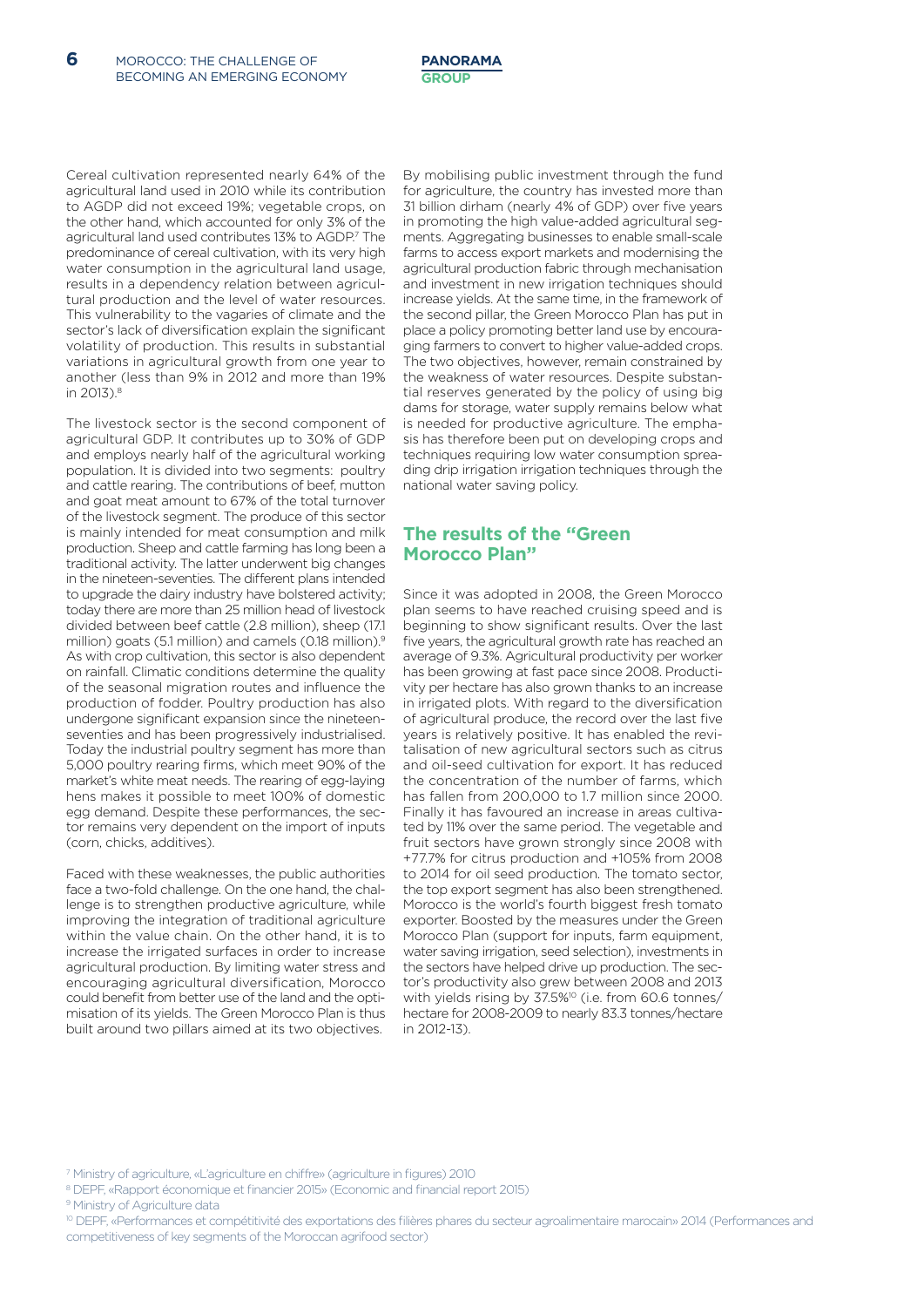#### Evolution of agricultural productivity

Graph 7



Source: FAO

However, this upstream improvement in agricultural sector productivity is limited by the lack of efficiency. The failure to add value to the products and the difficulties of distribution both at the domestic and the export level limits expansion. The across-the-board reforms undertaken by the public authorities in order to assist the development of agriculture should help. The Green Morocco plan provides, in particular, for a restructuring of the wholesale markets and a redeployment of the export strategy. To this is added a programme for updating the logistics apparatus initiated in 2010, which should cut transport costs and improve the management and traceability of stocks. This sector is itself booming and thanks to the efforts agreed, the country moved up 44 places between 2007 and 2012 in the Logistics Performance Index listing (LPI).<sup>11</sup> Nevertheless, the sector is facing a certain number of constraints which limit the emergence of an efficient logistics sector. One of the obstacles remains the lack of specialised platforms, which results in the disorganisation of the circulation of the flows of goods.

One of the brakes on the sector's development undoubtedly remains the failure to add value at the end of the chain: the development of the agrifood industry has been tardy and accounts for only 5% of the added value of Moroccan GDP against 15% for agriculture. This sector has considerable growth potential and the agrifood industry is expanding rapidly. For twenty years the progressive transformation of consumption patterns has led to an ever-increasing demand for processed goods. The demand for agrifood products has been growing at an average rate of 4% since 2004, i.e. at the same rate as household demand for agricultural products.

For some years this sector has been becoming increasingly attractive and has drawn a growing number of foreign direct investments. Foreign investors are mainly buying businesses already existing on the market, such as the purchase of the central milk plant by Danone, of Brasseries de Maroc by Castel or the takeover of Lesieur Morocco by the Lesieur France group. Agripole was set up precisely to attract a bigger share of Greenfield in order to increase investment in the sector. The country also plans to give particular attention to the export-oriented processing business by prioritising vertical chains for which the production of inputs is done locally. Traditionally represented by the processing of seafood, where some big players like UNIMER have emerged, it needs to come active in other sectors - canned vegetables and the production of drinks have considerable potential. Finally, some businesses specialise in products which seem less competitive, such as the meat processing sector with the Koutoubya holding group or Dari mills in the production of semolina. Finally too we note the growing number of niche sectors such as the production of argan oil and Barbary fig seed oil, which has revitalised isolated and landlocked regions (The Souss and the Sahara). But production volumes remain limited at this stage.

#### Breakdown of food industry by segment in 2012

Chart 8



**Beverage industry** 

Source: Manar Database, Coface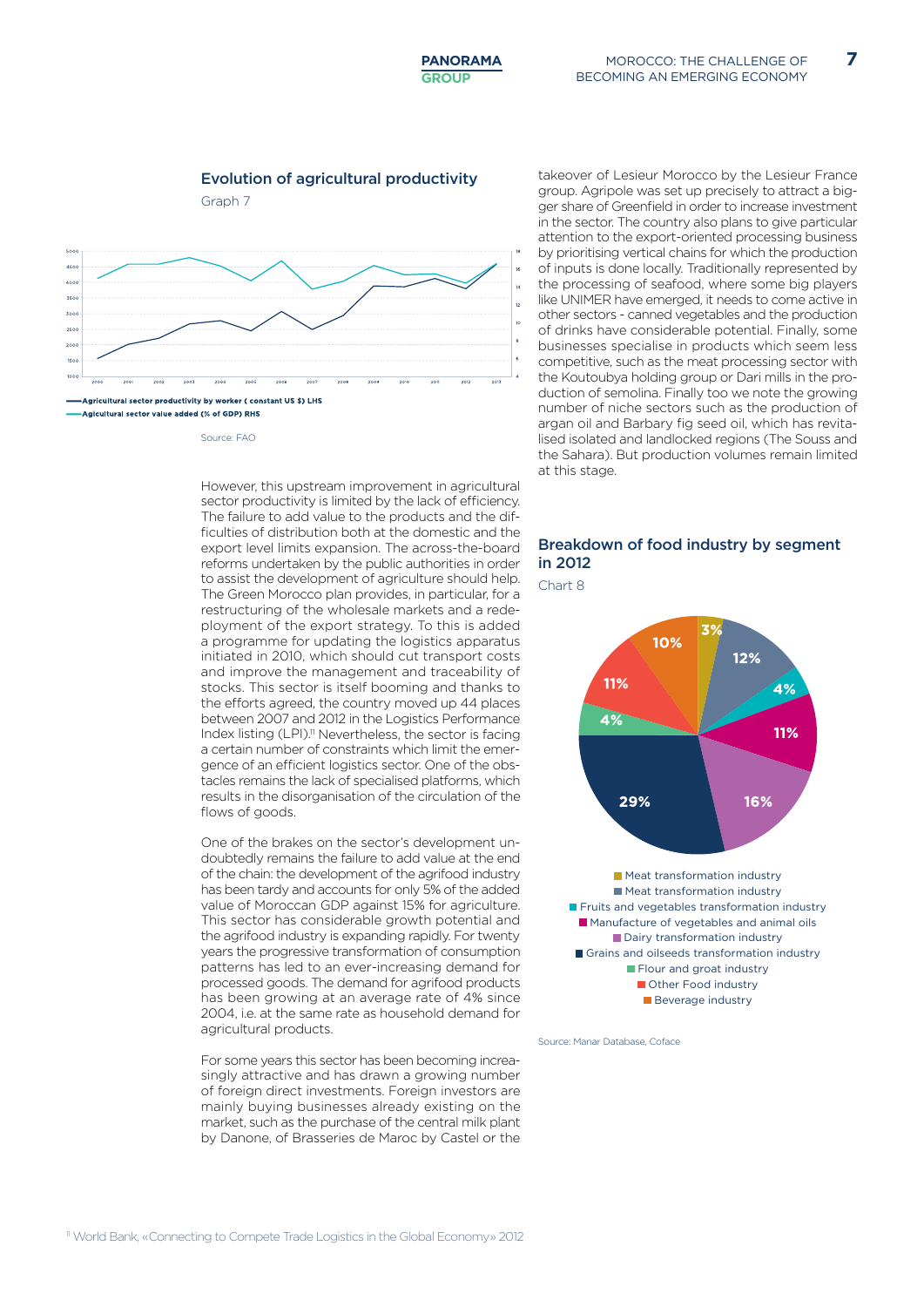To conclude, Moroccan agriculture has long suffered from high volatility of its output, which is very dependent on rainfall conditions. It has, however great potential, which could make it a real lever of growth, if it could increase its productivity and limit its volatility. The measures taken in the framework of the agricultural development policy since 2008 seek to do this. The major public investment programme will make it possible to increase the number of irrigated areas and the productivity per hectare. The policy of crop conversion will also make it possible to exploit sectors with higher added value. Two limits seem to emerge from our reflections. The first concerns the profitability of the large investments made in a context of substantial indebtedness and budgetary rigour with regard to the results obtained. The Green Morocco plan has required the mobilisation of considerable resources. Will the expected effects be worth the efforts agreed? The second could take the form of longer-term risk. The promised reforms are not only transforming Moroccan agriculture, but also the agricultural working population. The long-term effects of such a process are difficult to foresee, but one may question the ability of such an initiative to fix the agricultural population in the countryside, in a context where the country is investing massively in highly labour-intensive vegetable crops.



Since the 2000s Morocco has adopted a strategy of diversification by relying on the development of high value-added sectors. By profiting from its proximity to the European continent and its main markets, it has employed a set of measures in order to attract new players from high-potential sectors, such as the automotive and aeronautical sectors. The port of Tangiers and the free trade zone round it, or the Nouaceur industrial zone on the Casablanca periphery come into this category. The emergence of these new sectors poses several questions regarding the Moroccan growth model, the development potential and the challenge of these sectors.

#### **Automotive and aeronautics: symbols of on-going economic diversification**

Morocco has put the automotive and aeronautical industry at the heart of its diversification strategy. It has banked on these high value-added sectors as a lever of economic development. The integration of these sectors into its industrial fabric will, moreover, enable Morocco to gain expertise in a high-tech industry. The automotives market has seen a remarkable boom in recent years. Over the first ten months of 2014, 100,128 new vehicles were sold according to the figures the Moroccan Association of Vehicle Importers (AIVAM), - a slight fall of 0.45% compared with the same period in 2013. But vehicle production had previously reached a level of 167,452<sup>12</sup> units in 2013, a rise of 54% compared with the previous year. The added value achieved by the automotive industry from re-exports amounted to DH 10.5 billion in 2011 and DH 9.8 billion $13$  in 2012.<sup>14</sup>

The consumers of the North African region, who have limited purchasing power, are very sensitive to the selling price of vehicles. At the same time, the poor quality of the road infrastructures and difficult traffic conditions push consumers to favour more robust cars. In Morocco, the market is therefore mainly dominated by B-segment vehicles, the market share of which is close to 30%. The gap between consumers' purchasing power and their preferences for more up-market vehicles continues to stimulate the resale market. Moreover, the low cost of vehicle maintenance on the informal market continues to contribute to the buoyancy of the second-hand market. But with the rise in wages we can expect a gradual rise in new vehicle sales.

The automotive sector is organised around two segments: vehicle assembly and equipment supplies. Affected by the 2008-2009 financial crisis, the motor industry has, in recent years, recorded growing export performance. According to the foreign trade figures, the country increased its market share in the world automotive trade by 0.23% in 2012. In 2014, the automotive sector became the country's biggest export sector, posting a rise of 26.5%, or the equivalent of DH 8.4 billion (USD 0.9 billion). This performance puts it above phosphates. In total, automotive sector exports rose from DH 31.7 billion in 2013 to DH 40 billion in 2014. This rise was mainly the result of growth in the automotive construction segment, which recorded a rise of 52% during this period. The number of vehicles exported per month thus reached nearly 16,000 vehicles against 12,000 in 2013.<sup>15</sup>

The ramp-up of the Renault factory in Tangiers explains the strong growth in automotive construction since 2012. The main vehicles produced in Renault's Moroccan plant are the Dacia Lodgy, Dokker and Sandero models. The brand exports 90% of this production. The Renault factory is situated within the Tanger Automotive City business zone, located in the Tanger Med free trade zone in the south of Tangiers. This free trade zone is part of a bigger integrated industrial platform project included in the Emergence

<sup>12</sup> Data published by Business Monitor International (BMI)

- <sup>14</sup> Algeria, Egypt and Morocco clearly dominate the automotive market in North Africa. These three countries will alone represent 90% of turnover in the region's automotive industry in 2020, to the detriment of Tunisia and Libya, which will continue to be more marginal markets.
- 15 Data from the Moroccan Office des Changes (Exchange Office)

<sup>&</sup>lt;sup>13</sup> Automotive Industry report by Morocco's Department for Statistics and External Trade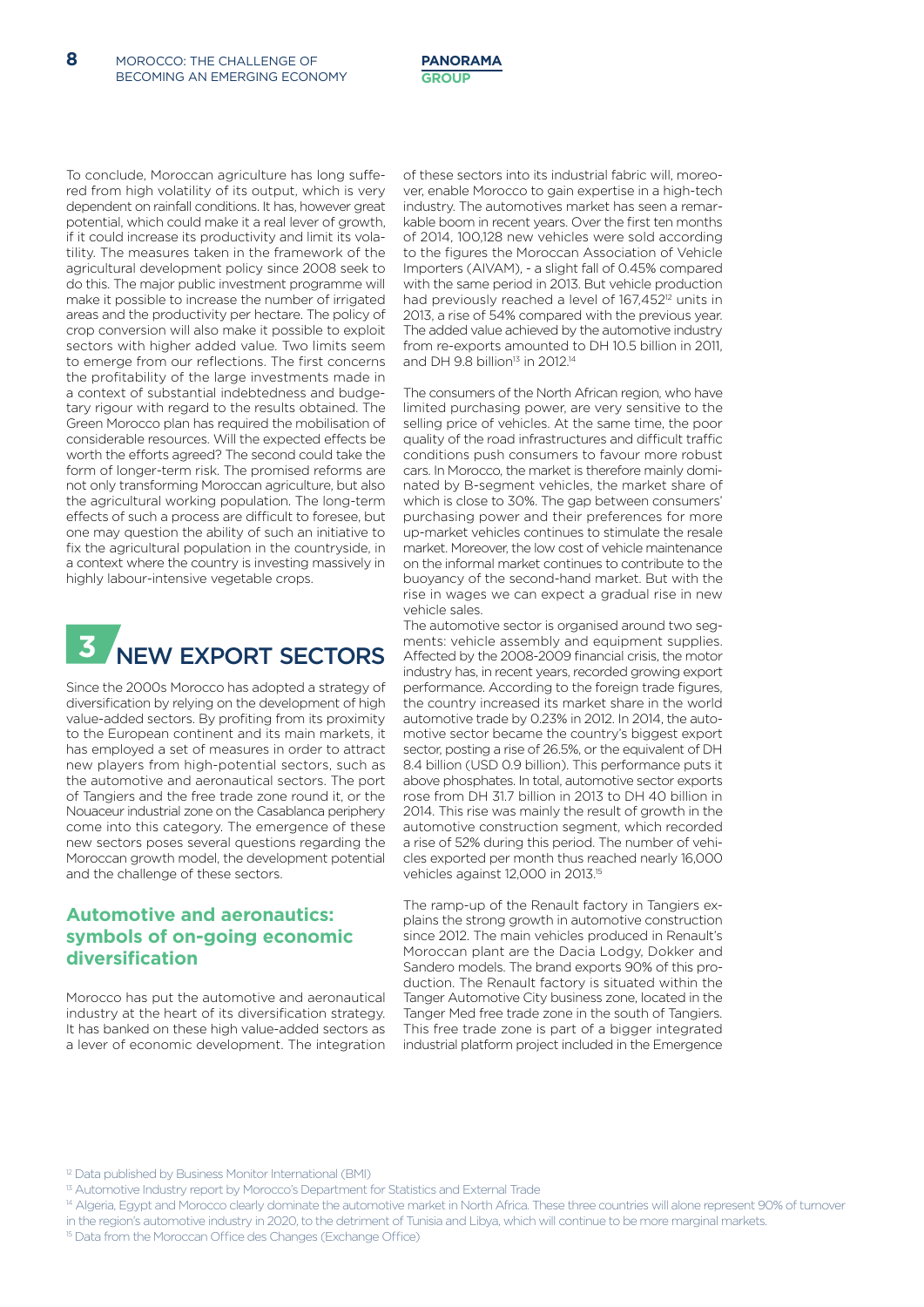Plan for industry, a plan aimed at promoting economic development based on an industrial diversification strategy. Through a multi-sectoral strategy, the objective of this initiative is to achieve synergies by integrating on each platform all the components facilitating the establishment of an industrial fabric. Tanger Automotive City therefore combines a wide range of automotive activities such as supplying components, logistics and the manufacture and transhipment of vehicles.

With a quota of more than 180,000 vehicles produced in Tangiers in 2014, plus about 60,000 vehicles produced by Somaca<sup>16</sup> in Casablanca, nearly 240,000 vehicles were manufactured in Morocco during the year. Thus, vehicle exports alone accounted for 9.8% of the country's total exports in 2014 – an increase of 6.9% compared with 2013.

#### Moroccan automotive exports (millions of dirhams)

Chart 8



Cable manufacture also represents an important activity in the Moroccan automotive sector. The cabling industry achieved a remarkable performance in 2014, with exports up by 9.7% on the previous year. So, for the first time, the automotive industry's exports surpassed those of the phosphates industry, which had hitherto been the country's main export sector. The aeronautical industry was also distinguished by exports. The sector's exports of goods and services reached DH 7.4 billion in 2014 – an increase of 3.2% compared with 2013. After having invested nearly 200 million dollars in Morocco, the Canadian Bombardier group began production of the first spare parts in 2013. In 2009, the Moroccan aeronautical

sector made a turnover of about EUR 750 million,<sup>17</sup> spread across about a hundred businesses, with an annual growth rate of approximately 25% over the last five years. The firms are located in Casablanca, Tangiers and Rabat.

The development of the sector is also included in the Emergence Plan. Morocco has followed the same strategy as that adopted for the automotive industry, which has made it possible for an industrial fabric to form around the aeronautics related businesses. Today a broad range of activities can be carried out in the country, from assembling the structural components to cabling and from aeronautical bodywork to engine repair.

Overall, exports from these new business areas, as well as from electronics and pharmaceuticals, accounted for 28.8% of total exports in 2014 against 21.5% in 2012. This new contribution of the industrial sectors to exports marks a change in the country's growth model, which has long been based on the traditional agriculture and mining sectors. The Moroccan economy seems to be shifting towards higher valueadded industries. These are contributing to improving technology, growing human capital and growth in the country's technical expertise. The strategy of sector diversification through the automotive and aeronautical industries seems to be bearing fruit. The share of the agricultural sector in total added value is on a downward trend, while that of manufacturing is slightly up.

#### Share of sectors in total added value in Morocco (%) Chart 9



**Agriculture Extractive sector Manufacturing industry**

Source: BMI

16 SOMACA (Société Marocaine de Construction Automobile) is a car company created by the Moroccan government 80% owned by the Renault group.

Source: Moroccan Foreign exchange bureau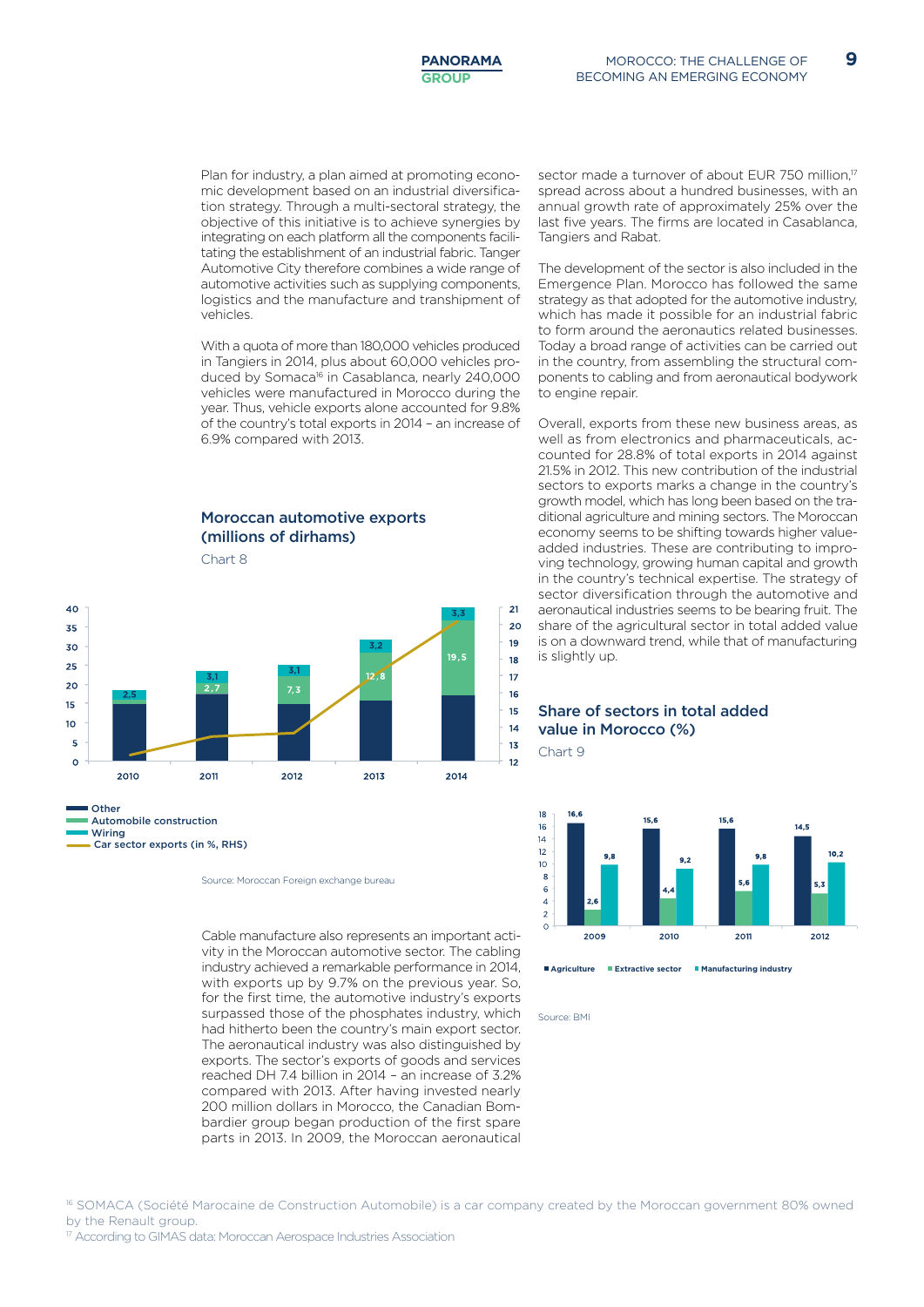#### **Becoming a regional automotive hub**

Morocco has the ambition of becoming a regional hub for the automotive and aeronautical sectors. In view of this, it has put in place a whole set of measures aimed at increasing Morocco's attractiveness to professionals in the sector looking to invest in low-cost countries. Among these measures is the "Morocco Offer" aimed at new investors, which includes tax exemptions and state aid. Indeed, businesses in the sector newly established in Morocco benefit from a 5-year exemption from corporation tax, from state aid which can amount to 10% of the total investment, as well as the setting up of training programmes suited to the needs of the businesses.

The country is seeking to graft a local industrial fabric around big international businesses and develop profitable partnerships with SMEs. Since the automotive and aeronautical sectors have reached a fairly important level of development, the concept of these ecosystems aims rather at greater integration in order to be able to cope with strong competition by ensuring the quality of the manufactured products. In the automotive sector four priority ecosystems have been identified with this aim: automobile cabling, vehicle interiors and seats, metal stamping and batteries.

The country's comparative advantage in terms of labour costs is among the main determinants of Morocco's attractiveness. According to official data, labour costs in Morocco are 50% lower than those of Southern Europe. Morocco has other advantages likely to attract automotive and aeronautical businesses. First, the country benefits from an advantageous geographical situation at the crossroads of maritime trade routes and its proximity to the European market. Second, Morocco has invested in a substantial infrastructure modernisation programme (national electrification programme, densification of the road network) and in the upgrading of its northern regions.

The modernisation of the Port of Tanger and the creation of the Tanger-Med zone are part of this. The Tanger-Med Port, strategically located not far from the strait, has, since its construction, become an important logistics centre. By 2017, its capacity is expected to rise to 8 million containers. Tanger-Med is particularly important for Renault, which has invested more than a billion euros in it, an investment on an unprecedented scale in Morocco's automotive industry. Morocco's sustained economic growth and political stability also contribute to the country's attractiveness. Economic growth averaged 4.6% between 2006 and 2013, while inflation remained below 2%. In addition to advantages in terms of production, Morocco is also a potential market for construction companies. Population growth, the high proportion of young people and the increase in per capita income could increase domestic demand for the automotive sector.

Morocco's comparative advantages, as well as the authorities' policy of providing incentives to increase the country's attractiveness have enabled major manufacturers to establish themselves. Besides Renault, these include Denso, Sumitomo, Lear, Leoni, and Yazaki. As for aeronautics, companies such as Bombardier, the Safran group and Zodiac Aerospace have production units in Morocco. At the end of 2014, the Moroccan authorities concluded thirteen agreements with leading businesses in the automotive sector, such as Delphi, Antolin and Bontaz in order to strengthen the productive fabric. Total financing for these 13 projects is estimated at 1.4 billion dirhams (USD 150 million). The government expects 5000 jobs to be created thanks to these investments. According to Morocco's High Commission for Planning, the automotive sector, creates 1.5 indirect jobs for every 1 new direct job. The aeronautics sector, which accounts for approximately 4% of the country's exports, employs 10,000 highly skilled workers according to the Gimas figures.

The increase in world demand for automotive products and the sector's profound transformations (just-in-time production, diversification of supply, personalisation) have led to reorganisation of automotive production on a world scale. The manufacturers have therefore favoured low-cost destinations for their installations, which, however, remain close to the end markets. To this is added a strategy of relocating production activities and sub-contracting around the same unit. This new arrangement has enabled countries like Morocco, Turkey or Poland to seize opportunities and substantially grow their foreign direct investments in the automotive sector.

Morocco has thus recorded a strong increase in foreign direct investments in the sector. Between 2010 and 2012, foreign direct investments climbed to DH 3.6 billion (USD 0.37 billion) against only DH 913 million in 2010. This increase was mainly due to foreign direct investments made in the automotive construction industry. In this segment, foreign direct investments increased 16-fold between 2010 and 2013, to reach DH 3.2 billion. Likewise, FDIs in the automotive sector represented 43.9% of FDIs in the manufacturing sector in 2012 against 19.2% in 2010, according to the report of Office des changes. The automotive sector's export revenues are generated mainly from these foreign direct investments. Compared with competitor countries such as Tunisia and Egypt, the increase in foreign direct investment has enabled Morocco to increase its market share at the international level. This reached 0.23% in 2012, exceeding that of Tunisia (0.15%) and Egypt (0.08%). In 2007, Morocco's market share was 0.1%.

Total investment in the aeronautical sector has reached EUR 350 million. The state actively supports deployment in the aeronautical sector through the National Pact for Industrial Emergence (NPIE). This programme, which is based on a mutual commitment by public and private stakeholders, amounts to DH 12.4 billion spread across priority investment sectors, among them offshoring, electronics, automotives and aeronautics. The NPIE thus aims to assist the Moroccan industrial fabric over the period 2010-2015 by favouring the emergence of new business areas which are more integrated into the global value chain. Along with the financial support given to investors, the government is planning the creation of an industrial zone dedicated to certain sectors. The Midparc industrial platform, near the Mohammed V airport at Nouaceur comes within the framework of this strategy for the creation of a cluster. Moreover, the improvement of logistics infrastructures dedicated to the industrial sectors provides the aeronautical and automotive businesses with rapid transfer to their place of destination.

#### **Two future challenges: moving upmarket and diversification of export countries**

In order for this model of diversification to result in continuous development, the country has, along with the development of these new business areas, begun a strategy of moving up market. The aeronautical businesses have gradually begun to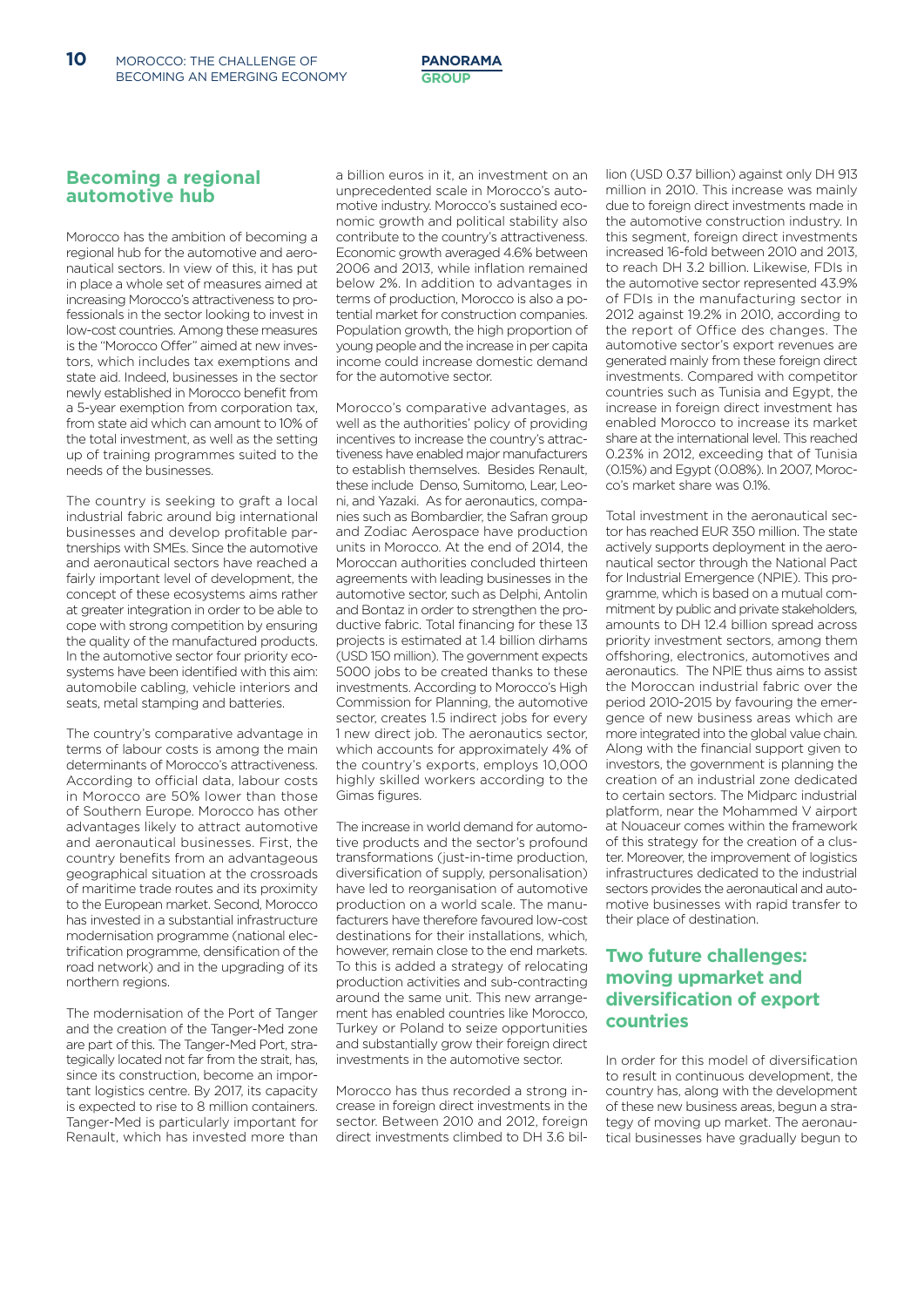produce higher added value products. This move up market has made it possible to attract new players to the sector. In 2014, the country signed two investment agreements worth EUR 45 million, one of which was with Aerolia, a subsidiary of the European Airbus aircraft manufacturer and the other with the aeronautical equipment manufacturer Alcoa, which has 200 assembly plants in the world. Aerolia, thus aims to develop a second hub of growth and competitiveness by establishing itself in Morocco, where it wants to deploy its local and integrated supply chain model. The USD 200 million investments by the Canadian Bombardier group for a production unit at Nouaceur also contribute to this move up market. In 2020, the production site is expected to employ up to 850 workers. The factory will be dedicated to the production of mechanical components and certain subassemblies for the manufacture of CRJ wings. This move from the production of metal parts to the production of structural components for certain airbus models is evidence of the more up-market positioning of products made in Morocco.

Manufacturers, who began by producing small components in Morocco have subsequently gone on to produce components requiring more skill and training and to assemble big units. Enlarging the range of products manufactured in the country and attracting new investments form a pillar of Morocco's strategy, which will enable it eventually to increase the size of this industry. The supply of human capital is a sine qua non for achieving this transition. In order to do this, the country has invested in skills training to meet the needs of these new business areas by setting up technical training institutes (IMA, Moroccan Aerospace Institute).

For their part, international firms are also transferring their practice and expertise and contributing to employee training through a mentoring system. This twopronged approach should, in the medium term, increase the technical ability of the employees in Morocco. The training of the labour force is also one of the main elements of the programme for positioning the automotive sector more up-market. In order to do this the Moroccan government has set up specialised training institutes. Two such institutes are situated in the Tanger free trade zone and the Atlantic Free Zone to support equipment manufacturers, while the third is near Casablanca. In May 2014, the Office de la Formation Professionnelle et de la Promotion du Travail (OFPPT) signed a partnership agreement with the Fiat Group Automobiles Morocco (FGAM) concerning the setting up of a framework for the exchange of expertise for adapting and developing initial professional training in the automotive sector and ensuring it matches the needs of the labour market.

The development of the chain of subcontractors (supply chain) also has an important place in the strategy of moving upmarket in the aeronautical sector. Indeed, the existence of competitive sub-contractors permits better upstream and downstream integration of the production process. This is why, in 2012, the SPACE association (Supply Chain Progress towards Aeronautical Community Excellence) announced its intention to support its members based in Morocco for the development of a supply chain in line with European standards. Thanks to the development of the supply chain and diversification of the industrial fabric, the country is now capable of producing a large range of products from cabling to composite materials, including surface finishing, engine maintenance etc.

The establishment of Renault in Morocco illustrates this strategy particularly well. By producing higher added value goods, Renault has also contributed to the arrival of new inputs in the Moroccan production chain. In November 2014, PSA Peugeot Citroen confirmed that Altran (the consultancy company) was going to create a research and development centre for PSA in Morocco. All these developments are part of Morocco's industrial strategy for 2014-2020. This plan, which replaces the NPIE, represents about two billion euros and aims to increase the industry's share of GDP from 14% to 23% by 2020.

This means strengthening and energising the industrial fabric so that it will be better able compete internationally. Morocco is therefore seeking to create "ecosystems", of local subcontractors in high value-added areas. These include, for example, plastics, cabling, stamping, electronics and engineering. To ensure the development of the industrial sector, Morocco is also seeking to ensure its supply of raw materials, while strengthening its infrastructures and its maintenance functions.

These developments are occurring as part of Morocco's industrial strategy for 2014-2020. This plan, which replaces the

NPIE, costing nearly two billion euros, aims to increase the share of industry in the country's GDP from 14% to 23% over the period 2015-2020.

Diversification of the commercial partners remains a major challenge for the country. Indeed, 90% of the automotive sector's commercial transactions originating in Morocco are directed to the countries of the European Union. In 2012 France and Spain accounted for about 70% of flows from Morocco. Moreover, diversification of export destinations is still a challenge for the country. According to the department of statistics, more than 90% of the automotive sector's commercial transactions in Morocco are concluded with countries of the European Union. in 2012, France and Spain accounted for nearly 70% of the country's trade, according to Morocco's statistics department.

The problem is the same in the aeronautical sector since flows from Morocco are also concentrated on the European Union and, in particular France (which accounts for about 85% of exports). As for aeronautical exports, they are also destined for the European market, particularly France, benefitting from Morocco's geographic and cultural proximity with these countries. Indeed, 85% of Morocco's aeronautical exports go to France and only 10% to the United States. This dependence on the European economy weakens the country's development prospects, particularly in a context where the Eurozone is struggling to return to growth.

This concentration could adversely affect the country's export performance during the slowdown in European growth. In 2012, Morocco's market share in the automotive sector reached 0.23%, thus exceeding that of Tunisia (0.15%) and Egypt (0.08%). However, Morocco is still far behind Turkey, which accounts for 1.4% of market share. On the other hand, Morocco had a 0.23% share of world automotive exports in 2012. The country was first in the MENA region, ahead of Tunisia (0.15%) and Egypt (0.08%), but in the Mediterranean region it is still far behind Turkey (1.4%). This shows that the country's competitive capacity remains lower than that of certain competitor countries.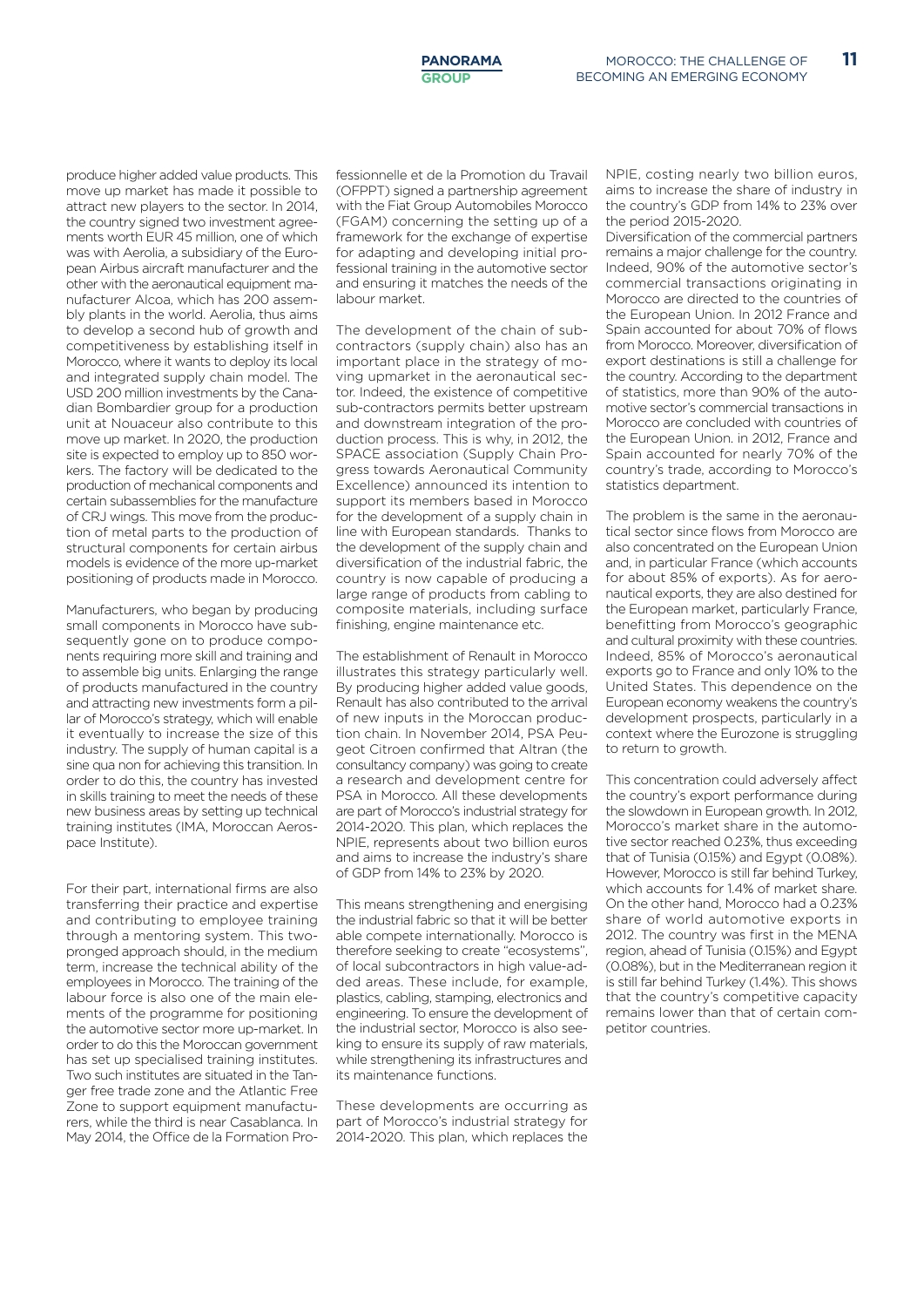# **4** WHEN MOROCCO EXPORTS TO THE SOUTH

Growth is no longer confined to Asian countries and Sub-Saharan Africa has for a decade been very dynamic. After growth stagnated during the 1990s, Sub-Saharan African countries have shown great economic strength driven by the raw materials boom. This more stable growth was stronger during the last decade and was accompanied by a rise in consumption and purchasing power. Africa has become an attractive continent for businesses because of these resources and low production costs and its consumer market. Morocco has a role to play in this development.

#### **Africa an attractive continent**

In a period of world slowdown, Africa stands out for its rapid and sustained growth rate. The average growth rate in Sub-Saharan Africa over the 2008 to 2014 period was above 5% against 2.6% for the world economy. This growth is expected continue in the coming years despite the slowdown observed in 2015, mainly due to a fall in raw materials costs. According to Coface's estimates, the continent's growth rate (excluding North Africa) is unlikely to exceed 4.4% in 2015 against 4.8% in 2014. Sub-Saharan Africa is a region rich in natural resources. The continent has 7% of proven oil reserves, substantial gas and mineral deposits, plus the timber resources of the Central African regions. The 41 Sub-Saharan African countries have a total population of 800 million and this is expected to reach 1.3 billion in 2030, according to the United Nations

Although it accounts for only 3% of the global economy, Sub-Saharan Africa is booming and is attracting new investors. Exports of goods represent almost 30% of GDP, i.e. about 10 points more than in the 90s. The extractive industries are booming and attracting new investors. The emergence of a middle class has led to an increased demand for consumer goods and is contributing to the expansion of new business sectors (the banking sector and the pharmaceutical sector mainly). Finally, the African agricultural sector is modernising and the infrastructures are developing. Africa has become an attractive continent. This attractiveness is explained by the region's significant consumption potential. The emergence of a new consumer base considerably extends domestic market outlets and encourages investors and international businesses to establish themselves on the continent. Demographic growth, rising living standards and increased purchasing power make it a market of the future. The African middle class has been growing by 3.2% since the early 80s and represents more than 300 million people. Substantial investment in infrastructures, particularly transport, is helping to consolidate commercial links between the countries of the region.

#### **Africa a potential market for Moroccan businesses**

Morocco has historically played the role of a crossing point between African countries and the European continent. Through its African strategy, it is this role which it intends to play by positioning itself as an entry point for the African market. The creation of the Casa city hub is part of this plan. But its African strategy is not limited to a role as a hub. The country wants to become a player on the continent. Driven by strong political will, Morocco intends to make its development in Africa a new driver of growth. At the same time Moroccan businesses backed by experience on the Moroccan market are capable of responding to the growing demand observed in Africa.

The 2009 crisis and the repercussions of the European slowdown on the Moroccan economy accelerated this process of opening up to the south. The country has developed privileged diplomatic links with the sub-continent over a long period. These relationships of friendship and attachment thus facilitated closer economic relations between Morocco and French and then, later, Portuguese-speaking countries. Several trades agreements have been signed between Morocco and this new partners: eight of them with West African countries and six with Central African countries. Morocco is strongly dependent on European countries, which account for the bulk of the country's tourism, trade and financial flows. So, nearly 60% of the USD 30 billion of exports is to European Union countries, mainly to France and Spain. The importance of trade relations between Morocco and Europe in the Moroccan balance of trade makes the country particularly vulnerable to the European economic slowdown, as was the case between 2009 and 2012. The current account, in surplus in 2006, had a deficit of 6% during this period. Stronger commercial links with Africa will enable Morocco to diversify its outlets and thus limit this dependence.

Morocco has long maintained trade relations with African countries but the trend towards closer ties has been accelerating for some years. The share of Moroccan exports to Sub-Saharan African countries rose from 2.7% in 2000s (2.2 billion dirham) to 6.3% in 2013 (11.7 billion dirham) – an average annual growth of 18%. Morocco's main trading partners in Africa are Senegal (17% of exports in 2013), Mauritania (10%), Ivory Coast (8.1%), Guinea (8%) and Nigeria (7.7%). The country chiefly exports processed products from the agricultural and manufactured goods from industrial sectors. Foodstuffs accounted for 28% of exports in 2013, followed by industrial equipment and semifinished products, which accounted for 17% and 23% of exports.<sup>18</sup> African exports being weak, the Moroccan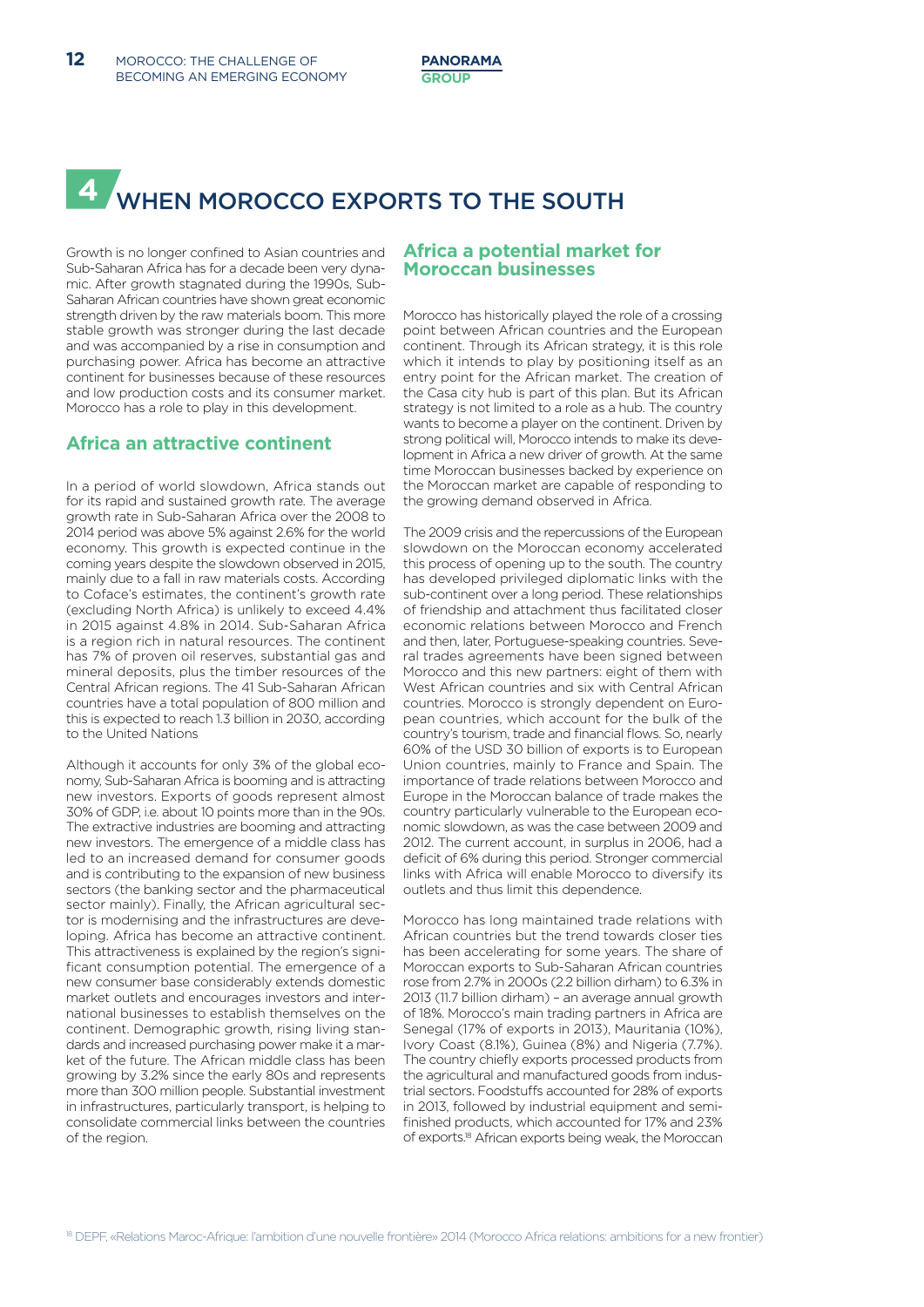trade balance with Sub-Saharan African countries is broadly in surplus. However, trade flows to the continent are for the most part concentrated on North Africa, which accounts for 60% of trade against 30% for Sub-Saharan African countries. The countries of West Africa remain the main destination of Moroccan exports in the region. They are distinguished by their geographic and

linguistic proximity to Morocco. However, Morocco is progressively diversifying its trade flows towards other African countries such as Ghana and Equatorial Guinea.

With a potential market of more than 800 million consumers and a constantly growing demand for consumer goods, the Sub-Saharan African countries represent a real outlet for Moroccan businesses.

The Sub-Saharan African countries import mainly manufactured products (roughly 60% of imports in 2010), machinery and transport equipment (34%), chemical products (11%) and textiles and clothing (4%). Morocco has a considerable competitive advantage for responding to this demand. Geographical proximity, the low cost of labour and the industry's capacity to offer low cost products enable it to position itself on this market. On very specific segments such as the production of agricultural inputs, Morocco has all the cards in its hand to position itself as the main supplier thanks to its considerable phosphate resources. Moreover the final consumption market in Africa is still under-exploited and demand there is great. There is real potential for Moroccan businesses which target consumer markets. African consumers' preferences are close to those observed in Morocco (proportion, packaging, conservation, living conditions, climate, etc.). Through their knowledge of the African market, they have a real competitive advantage compared with European businesses on this type of segment. For this reason the agrifood business is a good example of the adaptability of Moroccan products and their conformity with the preferences observed in African markets.

Moroccan businesses' competitiveness is also demonstrated by their ability to gain market share. This is constantly increasing. The market share of Moroccan goods in Sub-Saharan Africa has more than doubled in ten years, rising from 0.23% in 2003 to 0.48% in 2013.

The densification of trade flows towards Sub-Saharan Africa is therefore a real lever of growth for the Moroccan economy. On the one hand, by diversifying its export outlets, the country will lessen the vulnerability of its balance of trade. On the other, exports to Africa should help to strengthen Moroccan industry over the whole value chain since African demand is also directed towards businesses producing both goods with low added value (semifinished and agrifood products) and goods with a high technological content (capital goods).

#### Moroccan exports to Sub-Saharan African countries and their share of total exports Chart 10



Source: BMI, Coface

#### **Development of foreign direct investments**

However, there remain some obstacles which still limit access to this region. Despite its positioning, Morocco still has to face fierce competition on the African continent where strong growth has awakened the appetite particularly of the emerging countries. China has recently become the Sub-Saharan Africa's biggest partner. Chinese foreign direct investment in Africa amounted to USD 16 billion in 2012 against USD 500 million in 2003. This rapid increase in Chinese investments is attracting other potential investors to the region, which is intensifying competition. Moreover Moroccan businesses have to confront the big multinationals which have long been present and which have, over the years, acquired deep knowledge of the African environment.

Furthermore, transaction costs in Africa remain high and the barriers, both technical and institutional, considerable. Despite a desire for openness, many African countries have adopted protectionist trade policies. Customs duties on the continent average 20% above those of the rest of the world. Non-tariff barriers (import licences, regulations etc.) and the multiplicity of tax regimes are also a major limit to the growth of trade. To this is added the technical constraints related to transport. Morocco does not have a direct road or rail link with its markets. Finally, country risk remains high and the business environment is rarely favourable to exporters. Among the countries of Sub-Saharan Africa many are rated B and C by Coface (in order of importance in Moroccan exports: Senegal B, Mauretania C, Ivory Coast C, Guinea D and Nigeria C).

One way of getting round the tariff and technical constraints is getting closer to these markets. Indeed, businesses have to establish themselves directly. For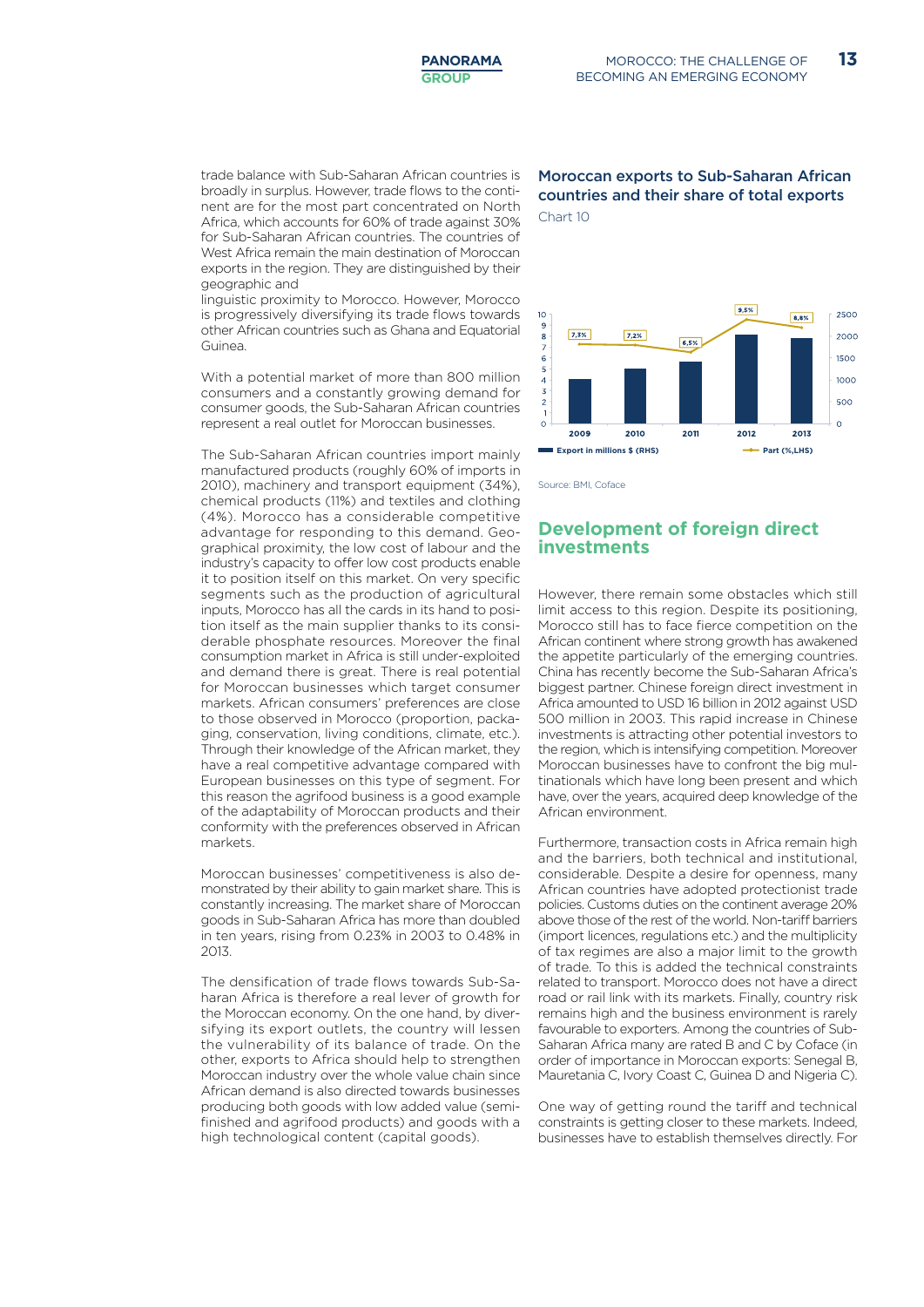this purpose the country seems to be becoming increasingly attractive. The increase in foreign direct investment flows to Sub-Saharan Africa confirms this. Between 2012 and 2013, these increased by 4% or close to USD 57 billion. Moreover, new trends are appearing. In a report on world-wide foreign direct investment flows, UNCTAD<sup>19</sup> highlights several features of foreign direct investments in Africa. First, it observes that FDIs in Sub-Saharan Africa are tending to diversify. Indeed, in 2014, minerals and fossil fuel industries accounted for 14.1% and 11.6% of FDI projects against 2.4 and 3.5% of flows in 2013. Secondly, this phenomenon of FDI diversification is driven by intra-African investments. Among the intra-African FDIs only 3% are for the extraction industries against 24% for the establishment of non-African businesses.

Finally, the sectors reporting an increase in FDIs are mainly tertiary sectors and intended ultimately for household consumption. Among the most attractive sectors are financial services, telecommunications and distribution activities, which respectively account for 17.5%, 16.3% and 13.9% of FDIs from 2007 to 2013.20 This new dynamic is shown in two ways: on the one hand, by the increasingly important presence of African groups active at the continental level and, on the other, by the emergence of transnational pan-African groups. Besides the traditionally globalised sectors (telecommunications), the trend is confirmed in several other activity sectors (banking, services, industry). Coming mainly from the most mature economies on the continental scale, these African businesses have gradually freed themselves from national borders to establish themselves in these new markets. For the most part they have consolidated their position as leader in their country of origin before launching their activity abroad. The maturity and the development of local expertise which characterise these businesses have enabled them to grow rapidly on African markets. On certain segments, as we observe in the banking market, there is a move towards concentration and restructuring around transnational and pan-African players, which, in certain sectors, rival the globalised multinationals.

Morocco, in opening up to the countries of the south, has become a major player in these developments. Encouraged by the Moroccan government's support for south-south co-operation, many Moroccan companies have begun internationalising in the direction of French-speaking African countries. According to the figures of the Ministry of Finance, investments in Africa accounted for 85% of FDI flows out of Morocco and make up 51% of total Moroccan FDIs abroad between 2003 and 2013. The sectors in Arica in which Moroccan businesses are prominent are banking and telecommunications. However, Moroccan groups are beginning to invest in other sectors such as insurance, property and energy under the catalysing effect of royal tours organised by the sovereign. FDI flows confirm this. The majority of Moroccan FDI goes to the banking sector, followed by telecommunications, holdings and industry, which account respectively for 32%, 7% and 3% of Moroccan FDI. But these flows mainly concern large businesses such as Maroc Telecom (telecommunications), BMCE Bank (banks), the ONA group (distribution), and the CCGT group (infrastructure).

#### Share of Sub-Saharan African countries in Moroccan FDI (%)

Chart 11



Despite foreign and African competition, Moroccan businesses are achieving some success in their conquest of the south. This success is partly explained by their ability to adapt to the constraints of the African market. The businesses which have accompanied Morocco's development had to use specific and innovative solutions in order to develop in a context of poor resources and low purchasing power. This expertise acquired in Morocco seems to give them a different insight into the markets towards which they direct themselves with tried and tested solutions appropriate to the demand structure. The telecommunications sector is a good example of this. After developing considerable expertise in building up prepaid customer loyalty, the company reproduced these same solutions across its African subsidiaries. Thus we find the Jawal offer and the Mobicash service in Morocco at Maroc Telecom, at Mauritel in Mauretania and at Onatel in Burkina, all three of them subsidiaries of the group.<sup>21</sup>

Moreover, the combined offensive of Moroccan companies on these markets makes it possible to generate synergy effects. Indeed, the presence of Moroccan banks in many of the continent's countries facilitates access to Moroccan exporters and to the group. The presence of retail and commercial banks enables exporters to use the same partner. Moroccan banks thus serve as sources of information and bring market insight. The presence of the same banks limits nontransfer risk and exchange problems (non-convertibility of the dirham, exchange rate variations). Common strategies are beginning to appear. A case in point is the Addoha group, which in its offer of turnkey social

- 20 Ernst & Young, «EY's attractiveness survey Africa 2014: Executing growth» 2014
- <sup>21</sup> Rapport d'activité et de développement durable. Maroc télécom 2013 (Report on Activity and Sustainable development)

<sup>19</sup> UNCTAD, «World Investment Report 2014: Investing in the SDGs: An Action Plan» 2014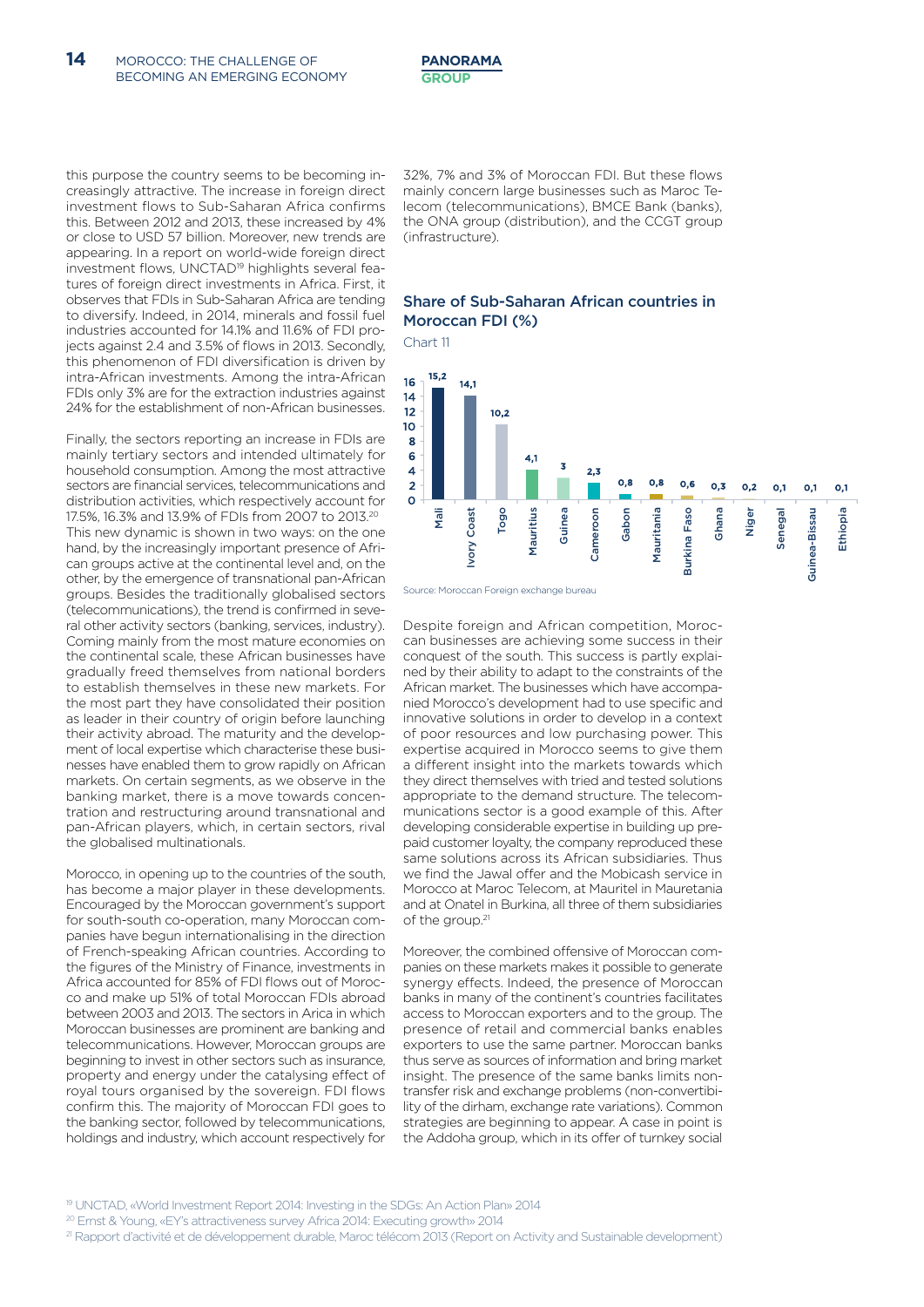housing, plans to make use of its partnerships with Moroccan banks to reproduce the solutions which made for its success in Morocco.

Another example of a Moroccan sector that exports it "know how" is the case of electricity industrial and services branch. Moroccan infrastructure businesses have been among the first to export their expertise to the countries of the south. In 2006, ONE signed a contract with the Senegalese government to carry out an electrification programme, which would meet the electricity needs of 36,000 people. Since the launch of the global electrification programme, the electricity and energy sector has undergone big and rapid development. Begun in 1995 this has made it possible to meet the electricity needs of the Moroccan population. The ONEE has thus developed solid experience in the application of solutions for meeting the electricity needs of the most isolated populations. With the finalisation of the PERG (national programme of rural electrification), the whole sector has sought new outlets and sees an opportunity for expansion in Africa. The ONEE is setting the pace for this development and has positioned itself in several countries. Although this market is highly competitive and dominated by Chinese, Indian and European players, Morocco is positioning itself in the hybrid solutions segment (mini grid systems and mini photovoltaic power plants). As we have shown, Africa is an attractive continent, which is showing strong growth. But, despite the promise of many opportunities, establishing a business remains difficult. There are many obstacles to free access to the continent. These are mostly institutional (unfavourable business climate, high levels of corruption) but also relate to the specific characteristics of the African consumer market (small number of bank account holders, size of the informal economy, low purchasing power).

**5** SOME RISKS TO BE WATCHED

The development strategy favoured by Morocco is beginning to show results but the country's ambition to join the club of the "new emerging countries" is coming up against certain limits.

#### **Considerable investment but questions regarding its effectiveness**

Morocco has committed to major public investment necessary for implementing the different structural reforms. The Green Morocco Plan alone has required a government investment of more than 31 billion dirhams or 4% of GDP.

The share of investment spending in total public spending increased from 14% in 2005 to 23% in 2009. But this increase seems to have limited effectiveness compared to that of other countries. Chart 13 compares Morocco's investment rates and growth rates with those of Indonesia and Colombia over the period 2006-2015. Morocco has the highest investment rate of the sample but the least rapid growth.

The ICOR,<sup>22</sup> which measures the degree of effective use of capital in an economy, also reflects this reality. The higher the marginal capital co-efficient, the less effective is the capital. With an ICOR of 8.38 from 1990 to 1999 and 6.16 from 2000 to 2011, investment effectiveness remains low in Morocco, even though it has improved. By way of comparison, the ICOR of Indonesia, which has comparable investment rates, was 5.123 over the period from 2000 to 2011 and that of the African continent  $41^{24}$ 

The country has chosen to support the rise of new activity sectors through a policy of making the country attractive for FDI. The direct effects of such an initiative are already clear in the export data. We can nevertheless wonder about the ability of these new sectors to generate spill over in the Moroccan context. Indeed, the industrial policy has brought about major public investment in infrastructure (Tanger Med) and human capital (investment in new training programmes) with the aim of attracting foreign companies.



Chart 13



Source: IMF

22 Incremental capital output ratio

23 OECD, "Economic Outlook for Southeast Asia, China and India 2014: Beyond the Middle-Income Trap" 2014. Authors' calculations. 24 CNUCED: «Le développement économique en Afrique : Catalyser l'investissement pour une croissance transformatrice en Afrique.» 2014 (Economic development in Africa: Catalysing investment for transformational growth in Africa)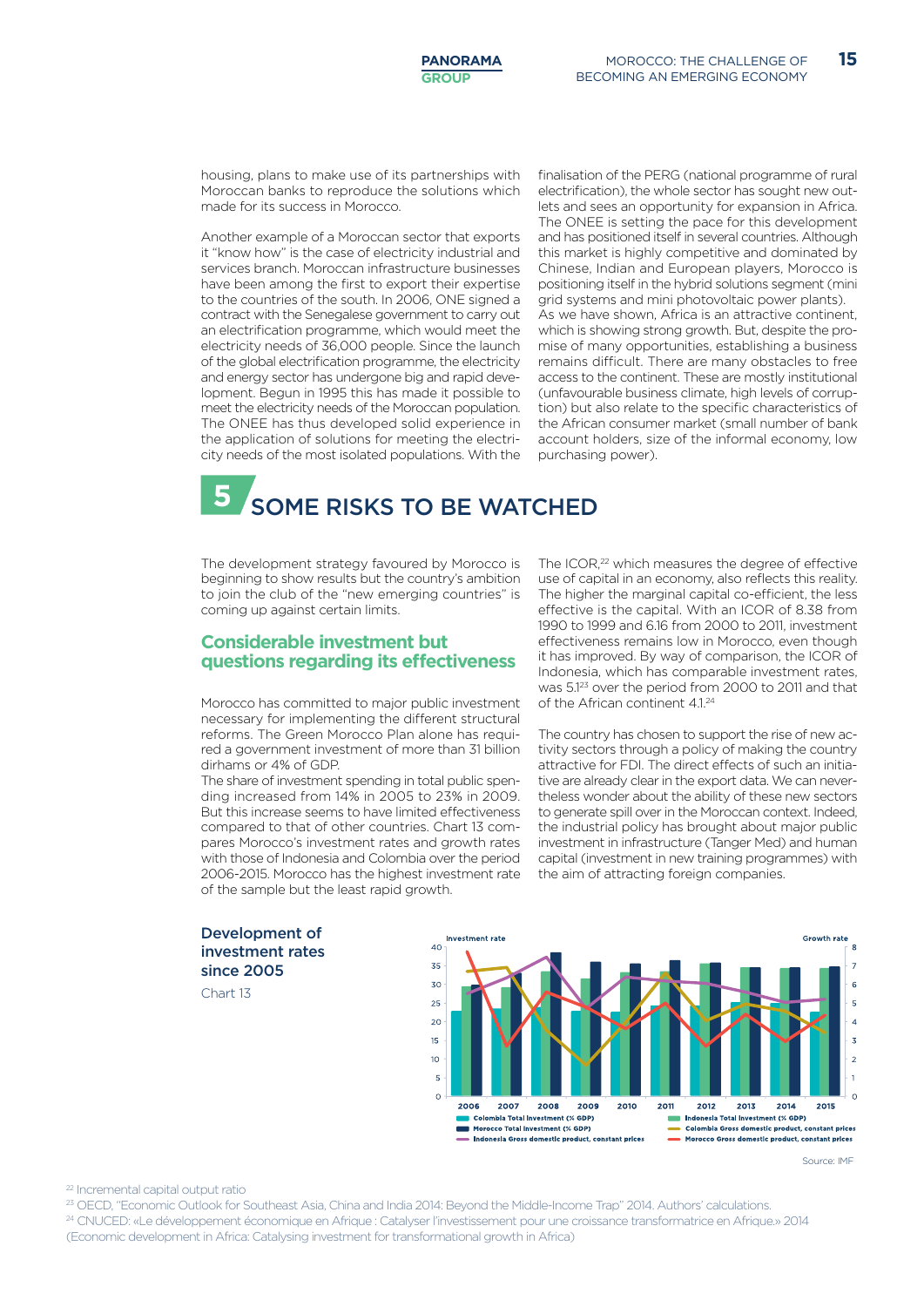Besides the effects in terms of direct employment, the implications in terms of technology transfers could be limited. Morocco admittedly seems to have entered a virtuous circle of increased total factor productivity<sup>25</sup> but human capital and R&D resources remain too weak to sustain the catch up to the technological frontier. The World Economic Forum's human capital indices confirm this. Morocco is placed 87th, far behind Indonesia (53rd), Colombia (71st) and Tunisia (67th).

#### **An increase in the deficit and the public debt**

This significant public investment effort is also accompanied by higher current spending. The country has followed a counter-cyclical policy of supporting demand. Spending from the compensation fund increased between 2009 and 2012, rising from 2% of GDP to 7%. Spending on civil service salaries also rose but to a lesser degree. Since 2013, the reform of the compensation fund has made it possible to lighten the burden of subsidies in public spending (this ratio is not expected to exceed 3% in 2015) but the public accounts remain greatly in deficit.

These chronic public deficits have led to an increase in debt, which increased from 53% of GDP in 2008 to 63% in 2013 and is expected to reach 65% in 2015. Moreover, the debt service to fiscal revenue ratio has been growing steadily since 2008 and is expected to reach 11% in 2014. Steps to reduce the public deficit should make it possible to reverse the trend for the public debt to increase from 2015. However, according to the IMF's calculation the public debt will not return to a level comparable with that of 2012 until 2020.26

#### **Successes which hide sectors in difficulty**

Finally, the rise of new industrial sectors must not obscure the reality of Moroccan industry. The labour force remains concentrated in industries with low capitalisation. The textile industry is, for example, the 4th ranked export industry after agriculture and accounts for 42% of industrial employment. The textile industry saw its share of total added value decline from 4.7% in 2000 to less than 3% in 2013. And the number of firms in the sector has fallen sharply. The sector is exposed to competition from low-cost countries and has little protection from variations in the world economic situation. The conclusion of "multifibre" agreements has also greatly weakened the sector. The concentration of textile exports on the European market makes it particularly dependent on growth in the Eurozone, which is struggling to recover. Finally the sector's low productivity and lack of innovation testifies to the firms' difficulties in reinventing themselves.

#### Evolution of public spending





**Investment expenditures (% of GDP) Wages (% of GDP)**

**Subsidies (% of GDP)**

**Common expenditure (% of GDP)**

**Budget Balance (% of GDP)**

Source: DEFP, Manar database



The development strategy chosen by Morocco seems to be yielding its first results. The country has taken a step towards stronger and more stable growth. Through an aggressive agricultural policy, it is moving to consolidate its agricultural GDP. Support for the higher added-value industrial sectors is creating new sources of growth. Finally the diversification of trade outlets towards the south could be a solution to the vulnerability of the external accounts. However, these ambitions have certain limits. First, Morocco has committed substantial resources to the different policies and, although initial results are promising, the benefits derived may not have the anticipated effects. Secondly, the increase in public spending combined with a current account deficit does not allow a reduction in the country's structural vulnerabilities related to its twin deficits. The increase in the public debt in recent years confirms this. Finally successes in these new sectors hide the difficulties encountered in other segments of activity, as in the textile sector.

25 Morocco experienced a decade of negative total factor productivity. For details see the following article: UNITED NATIONS INDUSTRIAL DEVELOPMENT ORGANIZATION, «Explaining productivity change in Morocco» 2007DEVELOPMENT ORGANIZATION, « Explaining productivity change in Morocco »2007

26 According to the IMF, Moroccan public debt is expected to peak at 65% of GDP in 2015 and then to fall and stabilise at around 59% in 2020.